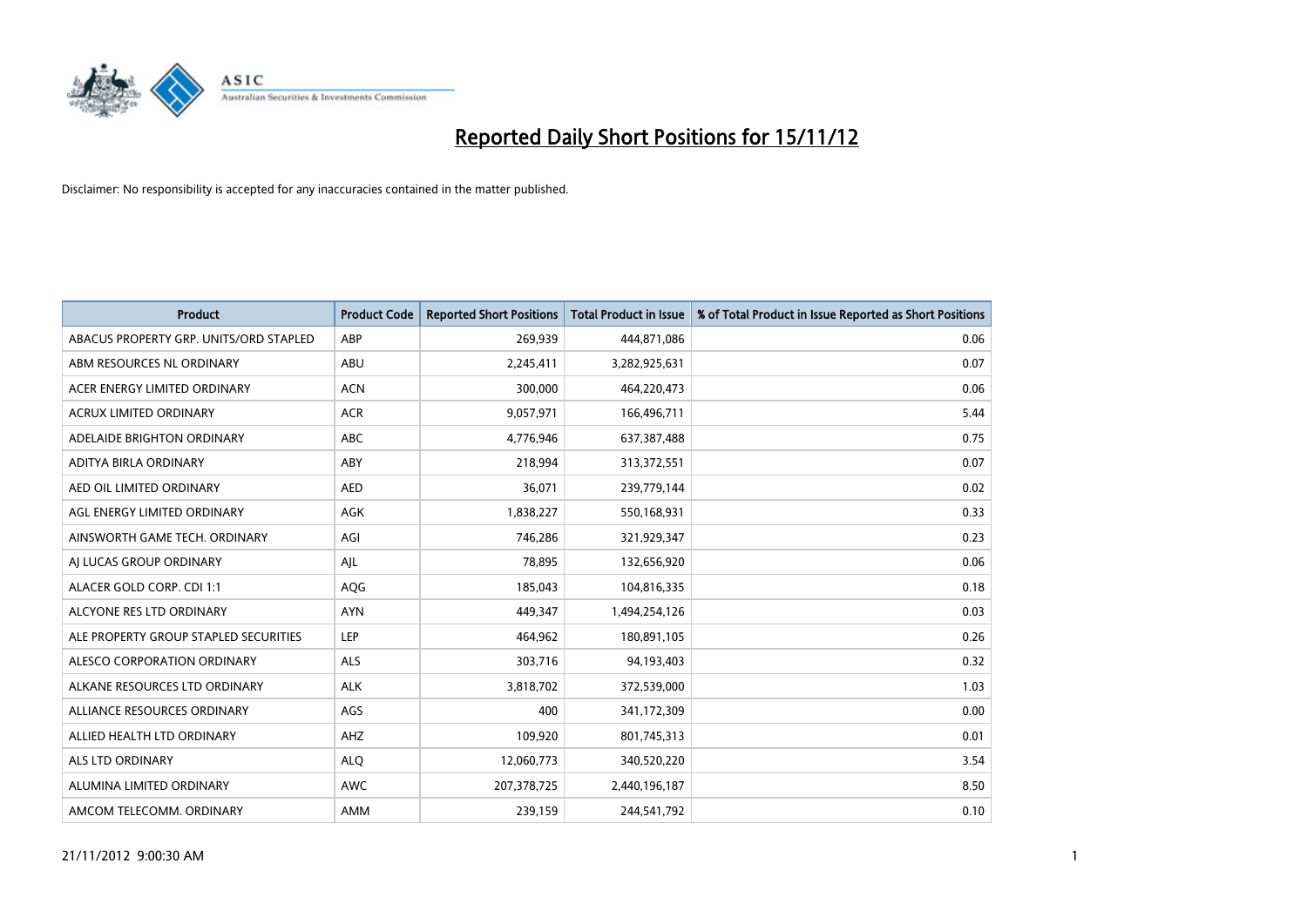

| <b>Product</b>                          | <b>Product Code</b> | <b>Reported Short Positions</b> | <b>Total Product in Issue</b> | % of Total Product in Issue Reported as Short Positions |
|-----------------------------------------|---------------------|---------------------------------|-------------------------------|---------------------------------------------------------|
| AMCOR LIMITED ORDINARY                  | AMC                 | 2,750,468                       | 1,206,684,923                 | 0.23                                                    |
| AMP LIMITED ORDINARY                    | AMP                 | 9,216,744                       | 2,930,423,546                 | 0.31                                                    |
| AMPELLA MINING ORDINARY                 | <b>AMX</b>          | 6,142,900                       | 247,500,493                   | 2.48                                                    |
| ANGLOGOLD ASHANTI CDI 5:1               | AGG                 | 500                             | 89,207,765                    | 0.00                                                    |
| ANSELL LIMITED ORDINARY                 | <b>ANN</b>          | 4,276,057                       | 130,768,652                   | 3.27                                                    |
| ANTARES ENERGY LTD ORDINARY             | AZZ                 | 605,731                         | 257,000,000                   | 0.24                                                    |
| ANZ BANKING GRP LTD ORDINARY            | <b>ANZ</b>          | 6,550,802                       | 2,718,596,903                 | 0.24                                                    |
| APA GROUP STAPLED SECURITIES            | <b>APA</b>          | 14,539,965                      | 796,713,749                   | 1.82                                                    |
| APN NEWS & MEDIA ORDINARY               | <b>APN</b>          | 12,688,666                      | 661,526,586                   | 1.92                                                    |
| AQUARIUS PLATINUM. ORDINARY             | <b>AOP</b>          | 15,215,299                      | 486,851,336                   | 3.13                                                    |
| AQUILA RESOURCES ORDINARY               | <b>AQA</b>          | 8,233,431                       | 411,804,442                   | 2.00                                                    |
| ARAFURA RESOURCE LTD ORDINARY           | ARU                 | 4,187,918                       | 396,004,144                   | 1.06                                                    |
| ARB CORPORATION ORDINARY                | <b>ARP</b>          | 34,711                          | 72,481,302                    | 0.05                                                    |
| ARDENT LEISURE GROUP STAPLED SECURITIES | AAD                 | 422,737                         | 397,774,513                   | 0.11                                                    |
| ARISTOCRAT LEISURE ORDINARY             | <b>ALL</b>          | 18,006,150                      | 551,418,047                   | 3.27                                                    |
| ARRIUM LTD ORDINARY                     | ARI                 | 10,135,224                      | 1,351,527,328                 | 0.75                                                    |
| ASCIANO LIMITED ORDINARY                | <b>AIO</b>          | 3,822,435                       | 975,385,664                   | 0.39                                                    |
| ASG GROUP LIMITED ORDINARY              | <b>ASZ</b>          | 2,882,729                       | 182,756,104                   | 1.58                                                    |
| ASPEN GROUP ORD/UNITS STAPLED           | APZ                 | 75,957                          | 1,197,188,521                 | 0.01                                                    |
| ASPIRE MINING LTD ORDINARY              | <b>AKM</b>          | 438,862                         | 620,594,556                   | 0.07                                                    |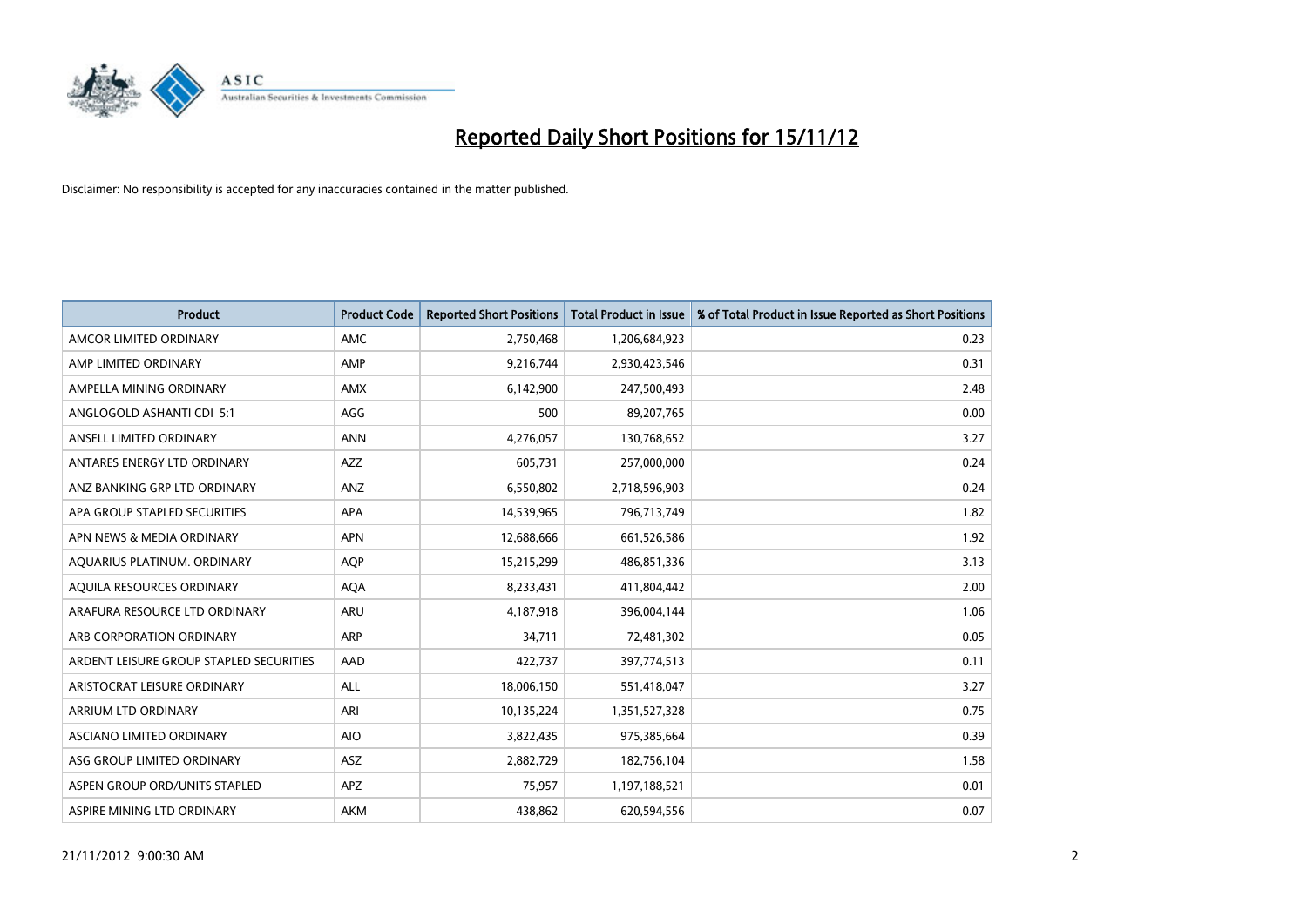

| <b>Product</b>                          | <b>Product Code</b> | <b>Reported Short Positions</b> | Total Product in Issue | % of Total Product in Issue Reported as Short Positions |
|-----------------------------------------|---------------------|---------------------------------|------------------------|---------------------------------------------------------|
| ASTRO JAP PROP GROUP STAPLED SECURITIES | AIA                 | 1.918                           | 58,445,002             | 0.00                                                    |
| ASX LIMITED ORDINARY                    | <b>ASX</b>          | 3,597,215                       | 175,136,729            | 2.05                                                    |
| ATLAS IRON LIMITED ORDINARY             | <b>AGO</b>          | 12,192,438                      | 904,805,993            | 1.35                                                    |
| AURORA OIL & GAS ORDINARY               | <b>AUT</b>          | 5,113,208                       | 447,885,778            | 1.14                                                    |
| AUSDRILL LIMITED ORDINARY               | <b>ASL</b>          | 6,241,185                       | 309,218,627            | 2.02                                                    |
| AUSENCO LIMITED ORDINARY                | AAX                 | 762,859                         | 123,872,665            | 0.62                                                    |
| <b>AUSTAL LIMITED ORDINARY</b>          | ASB                 | 437.117                         | 190,674,573            | 0.23                                                    |
| AUSTIN ENGINEERING ORDINARY             | ANG                 | 365,511                         | 72,314,403             | 0.51                                                    |
| AUSTRALAND PROPERTY STAPLED SECURITY    | <b>ALZ</b>          | 520,241                         | 576,846,597            | 0.09                                                    |
| AUSTRALIAN AGRICULT, ORDINARY           | AAC                 | 626,796                         | 312,905,085            | 0.20                                                    |
| AUSTRALIAN INFRASTR, UNITS/ORDINARY     | <b>AIX</b>          | 1,202,411                       | 620,733,944            | 0.19                                                    |
| AUSTRALIAN PHARM. ORDINARY              | API                 | 213,238                         | 488,115,883            | 0.04                                                    |
| AUTOMOTIVE HOLDINGS ORDINARY            | AHE                 | 5,317                           | 260,579,682            | 0.00                                                    |
| AVANCO RESOURCES LTD ORDINARY           | AVB                 | 114,682                         | 1,113,993,968          | 0.01                                                    |
| AVIENNINGS LIMITED ORDINARY             | AVI                 | 175,000                         | 274,588,694            | 0.06                                                    |
| AWE LIMITED ORDINARY                    | AWE                 | 3,638,621                       | 522,116,985            | 0.70                                                    |
| AZIMUTH RES LTD ORDINARY                | <b>AZH</b>          | 1,253,014                       | 419,864,886            | 0.30                                                    |
| BANDANNA ENERGY ORDINARY                | <b>BND</b>          | 11,551,381                      | 528,481,199            | 2.19                                                    |
| BANK OF OUEENSLAND, ORDINARY            | <b>BOQ</b>          | 9,258,007                       | 308,797,224            | 3.00                                                    |
| <b>BASE RES LIMITED ORDINARY</b>        | <b>BSE</b>          | 463,722                         | 560,440,029            | 0.08                                                    |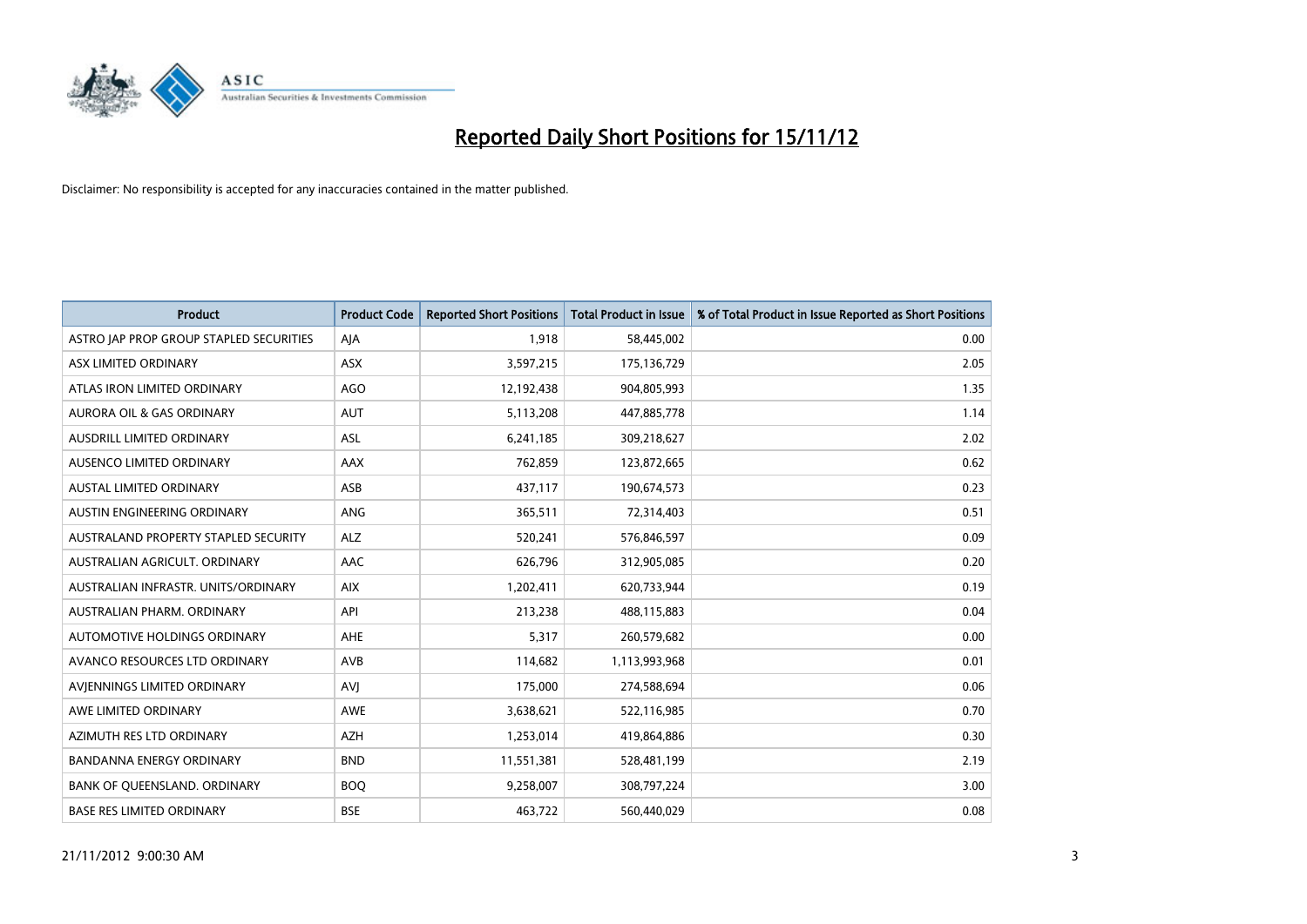

| <b>Product</b>                       | <b>Product Code</b> | <b>Reported Short Positions</b> | <b>Total Product in Issue</b> | % of Total Product in Issue Reported as Short Positions |
|--------------------------------------|---------------------|---------------------------------|-------------------------------|---------------------------------------------------------|
| <b>BATHURST RESOURCES ORDINARY</b>   | <b>BTU</b>          | 38,869,151                      | 697,247,997                   | 5.57                                                    |
| BC IRON LIMITED ORDINARY             | <b>BCI</b>          | 160,040                         | 103,861,000                   | 0.15                                                    |
| BEACH ENERGY LIMITED ORDINARY        | <b>BPT</b>          | 25,878,929                      | 1,263,677,572                 | 2.05                                                    |
| BEADELL RESOURCE LTD ORDINARY        | <b>BDR</b>          | 13,871,185                      | 740,204,752                   | 1.87                                                    |
| BENDIGO AND ADELAIDE ORDINARY        | <b>BEN</b>          | 9,198,546                       | 402,290,277                   | 2.29                                                    |
| BERKELEY RESOURCES ORDINARY          | <b>BKY</b>          | 213,688                         | 179,393,273                   | 0.12                                                    |
| BETASHARES AUST BEAR ETF UNITS       | <b>BEAR</b>         | 14,251                          | 434,441                       | 3.28                                                    |
| BHP BILLITON LIMITED ORDINARY        | <b>BHP</b>          | 9,502,000                       | 3,211,691,105                 | 0.30                                                    |
| <b>BILLABONG ORDINARY</b>            | <b>BBG</b>          | 6,531,297                       | 478,944,292                   | 1.36                                                    |
| <b>BLACKTHORN RESOURCES ORDINARY</b> | <b>BTR</b>          | 152,345                         | 164,285,950                   | 0.09                                                    |
| BLUESCOPE STEEL LTD ORDINARY         | <b>BSL</b>          | 16,175,261                      | 3,349,185,247                 | 0.48                                                    |
| <b>BOART LONGYEAR ORDINARY</b>       | <b>BLY</b>          | 5,742,475                       | 461,163,412                   | 1.25                                                    |
| BORAL LIMITED. ORDINARY              | <b>BLD</b>          | 54,472,530                      | 766,235,816                   | 7.11                                                    |
| <b>BOUGAINVILLE COPPER ORDINARY</b>  | <b>BOC</b>          |                                 | 401,062,500                   | 0.00                                                    |
| <b>BRADKEN LIMITED ORDINARY</b>      | <b>BKN</b>          | 10,290,375                      | 169,240,662                   | 6.08                                                    |
| <b>BRAMBLES LIMITED ORDINARY</b>     | <b>BXB</b>          | 5,089,735                       | 1,555,262,103                 | 0.33                                                    |
| BREVILLE GROUP LTD ORDINARY          | <b>BRG</b>          | 1,278,018                       | 130,095,322                   | 0.98                                                    |
| <b>BRICKWORKS LIMITED ORDINARY</b>   | <b>BKW</b>          | 92,057                          | 147,818,132                   | 0.06                                                    |
| <b>BROCKMAN MINING LTD ORDINARY</b>  | <b>BCK</b>          | 91,872                          | 7,224,094,327                 | 0.00                                                    |
| BT INVESTMENT MNGMNT ORDINARY        | <b>BTT</b>          | 277,321                         | 268,989,279                   | 0.10                                                    |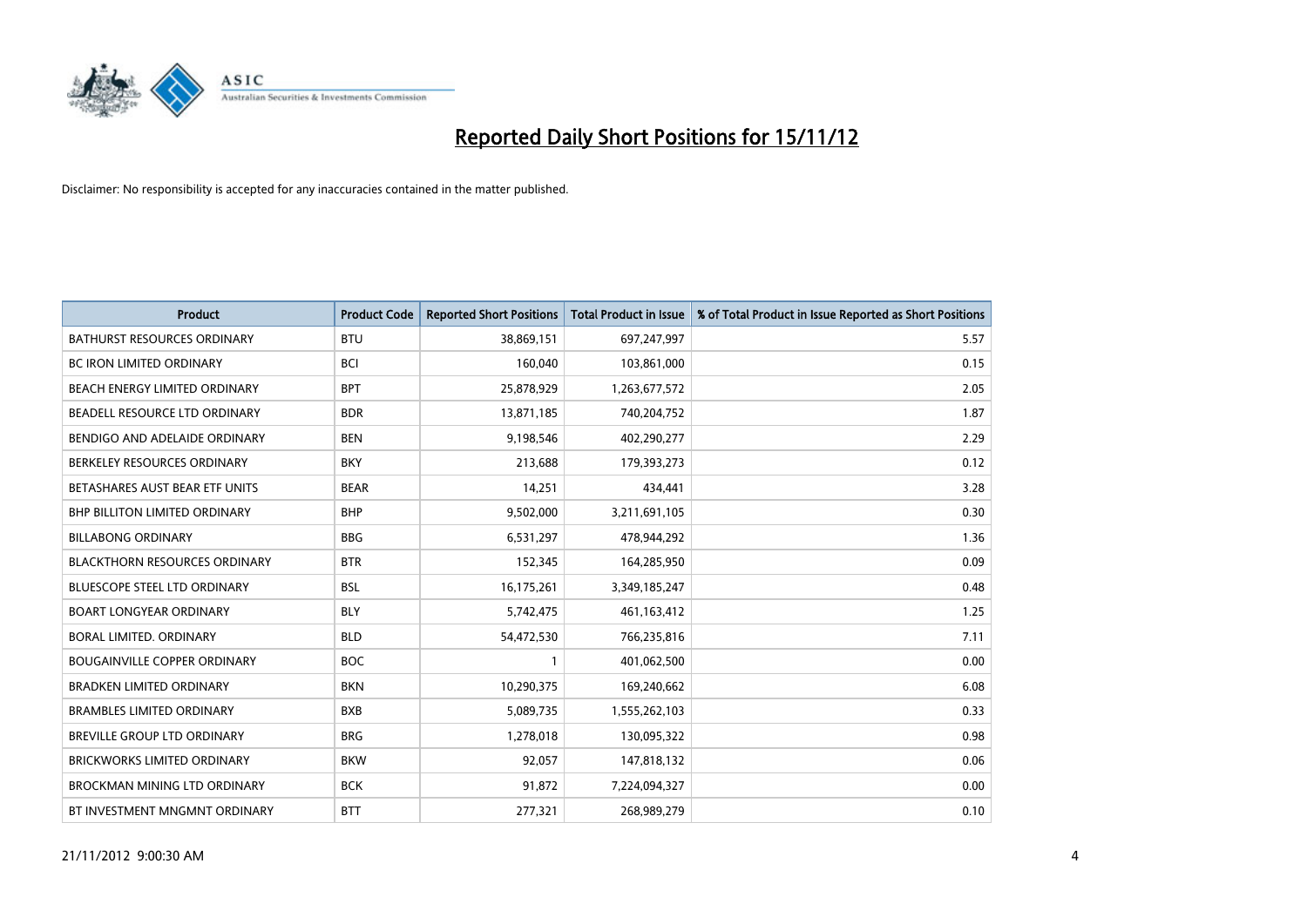

| <b>Product</b>                           | <b>Product Code</b> | <b>Reported Short Positions</b> | Total Product in Issue | % of Total Product in Issue Reported as Short Positions |
|------------------------------------------|---------------------|---------------------------------|------------------------|---------------------------------------------------------|
| <b>BURU ENERGY ORDINARY</b>              | <b>BRU</b>          | 10,142,846                      | 266,297,599            | 3.81                                                    |
| <b>BWP TRUST ORDINARY UNITS</b>          | <b>BWP</b>          | 3,015,394                       | 533,645,790            | 0.57                                                    |
| CABCHARGE AUSTRALIA ORDINARY             | CAB                 | 4,651,928                       | 120,430,683            | 3.86                                                    |
| CALIBRE GROUP LTD ORDINARY               | <b>CGH</b>          | 516,334                         | 307,378,401            | 0.17                                                    |
| CALTEX AUSTRALIA ORDINARY                | <b>CTX</b>          | 4,115,797                       | 270,000,000            | 1.52                                                    |
| CAPE LAMBERT RES LTD ORDINARY            | <b>CFE</b>          | 764,311                         | 689,108,792            | 0.11                                                    |
| CARABELLA RES LTD ORDINARY               | <b>CLR</b>          | 76.079                          | 133,642,797            | 0.06                                                    |
| <b>CARBON ENERGY ORDINARY</b>            | <b>CNX</b>          | 48.071                          | 776,306,566            | 0.01                                                    |
| CARDNO LIMITED ORDINARY                  | <b>CDD</b>          | 5,839,837                       | 139,180,293            | 4.20                                                    |
| CARNARVON PETROLEUM ORDINARY             | <b>CVN</b>          | 5,204,353                       | 858,516,667            | 0.61                                                    |
| CARSALES.COM LTD ORDINARY                | <b>CRZ</b>          | 8,791,469                       | 235,162,628            | 3.74                                                    |
| CEDAR WOODS PROP. ORDINARY               | <b>CWP</b>          | 5,001                           | 73,047,793             | 0.01                                                    |
| CENTRO RETAIL AUST ORD/UNIT STAPLED SEC  | <b>CRF</b>          | 2,672,766                       | 1,427,391,696          | 0.19                                                    |
| <b>CERAMIC FUEL CELLS ORDINARY</b>       | CFU                 | 275                             | 1,559,231,320          | 0.00                                                    |
| CFS RETAIL TRUST GRP STAPLED SECURITIES  | <b>CFX</b>          | 40,625,667                      | 2,828,495,659          | 1.44                                                    |
| CHALLENGER DIV.PRO. STAPLED UNITS        | <b>CDI</b>          | 7,101                           | 214,101,013            | 0.00                                                    |
| <b>CHALLENGER INFRAST, STAPLED UNITS</b> | <b>CIF</b>          | 876,762                         | 316,223,785            | 0.28                                                    |
| <b>CHALLENGER LIMITED ORDINARY</b>       | <b>CGF</b>          | 6,735,259                       | 544,652,710            | 1.24                                                    |
| CHARTER HALL GROUP STAPLED US PROHIBIT.  | <b>CHC</b>          | 443,173                         | 298,684,347            | 0.15                                                    |
| <b>CHARTER HALL RETAIL UNITS</b>         | <b>COR</b>          | 763,363                         | 328,614,171            | 0.23                                                    |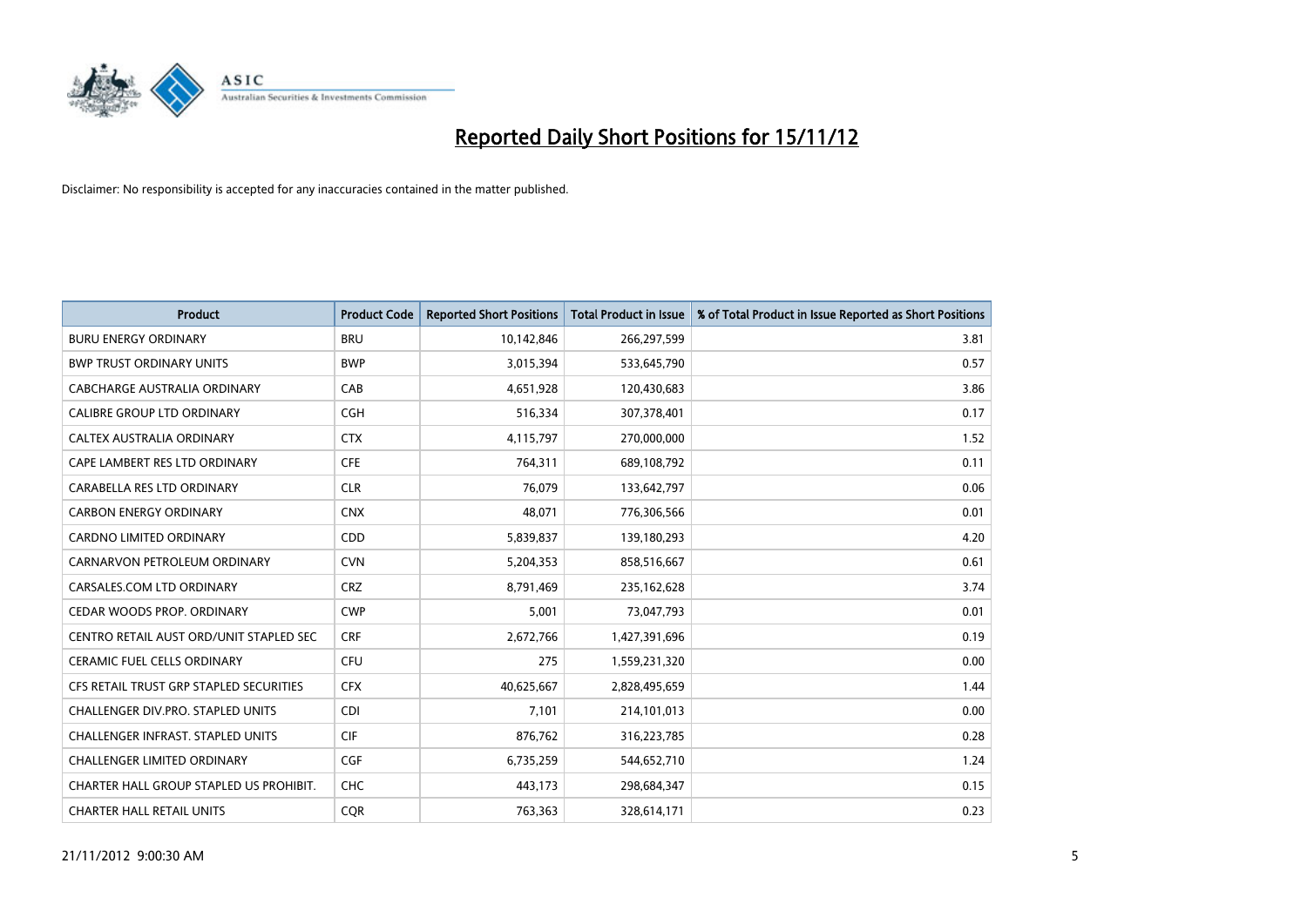

| <b>Product</b>                          | <b>Product Code</b> | <b>Reported Short Positions</b> | <b>Total Product in Issue</b> | % of Total Product in Issue Reported as Short Positions |
|-----------------------------------------|---------------------|---------------------------------|-------------------------------|---------------------------------------------------------|
| <b>CHORUS LIMITED ORDINARY</b>          | <b>CNU</b>          | 983,281                         | 385,082,123                   | 0.26                                                    |
| CITIGOLD CORP LTD ORDINARY              | <b>CTO</b>          | 1,363,288                       | 1,238,622,051                 | 0.11                                                    |
| <b>CLOUGH LIMITED ORDINARY</b>          | <b>CLO</b>          | 105,909                         | 775,217,407                   | 0.01                                                    |
| <b>CNPR GRP UNITS/ORD STAPLED</b>       | <b>CNP</b>          | 2,537                           | 972,414,514                   | 0.00                                                    |
| COAL OF AFRICA LTD ORDINARY             | <b>CZA</b>          | 90,137                          | 800,951,034                   | 0.01                                                    |
| <b>COALSPUR MINES LTD ORDINARY</b>      | <b>CPL</b>          | 14,353,954                      | 620,729,899                   | 2.31                                                    |
| COCA-COLA AMATIL ORDINARY               | <b>CCL</b>          | 3,672,817                       | 762,133,414                   | 0.48                                                    |
| <b>COCHLEAR LIMITED ORDINARY</b>        | <b>COH</b>          | 4,909,513                       | 57,026,689                    | 8.61                                                    |
| <b>COCKATOO COAL ORDINARY</b>           | <b>COK</b>          | 17,469,504                      | 1,016,746,908                 | 1.72                                                    |
| <b>CODAN LIMITED ORDINARY</b>           | <b>CDA</b>          | 64,948                          | 176,862,573                   | 0.04                                                    |
| <b>COLLINS FOODS LTD ORDINARY</b>       | <b>CKF</b>          | 23,670                          | 93,000,003                    | 0.03                                                    |
| COMMONWEALTH BANK, ORDINARY             | <b>CBA</b>          | 19,651,751                      | 1,609,180,841                 | 1.22                                                    |
| <b>COMMONWEALTH PROP ORDINARY UNITS</b> | <b>CPA</b>          | 16,459,988                      | 2,347,003,413                 | 0.70                                                    |
| <b>COMPASS RESOURCES ORDINARY</b>       | <b>CMR</b>          | 7,472                           | 1,403,744,100                 | 0.00                                                    |
| <b>COMPUTERSHARE LTD ORDINARY</b>       | CPU                 | 10,536,017                      | 555,664,059                   | 1.90                                                    |
| CONTINENTAL COAL LTD ORDINARY           | CCC                 | 983                             | 473,061,772                   | 0.00                                                    |
| COOPER ENERGY LTD ORDINARY              | <b>COE</b>          | 267,330                         | 328,694,257                   | 0.08                                                    |
| <b>CORP TRAVEL LIMITED ORDINARY</b>     | <b>CTD</b>          | 134,863                         | 74,971,020                    | 0.18                                                    |
| <b>CREDIT CORP GROUP ORDINARY</b>       | <b>CCP</b>          | 34,416                          | 45,932,899                    | 0.07                                                    |
| <b>CROMWELL PROP STAPLED SECURITIES</b> | <b>CMW</b>          | 375,052                         | 1,222,114,479                 | 0.03                                                    |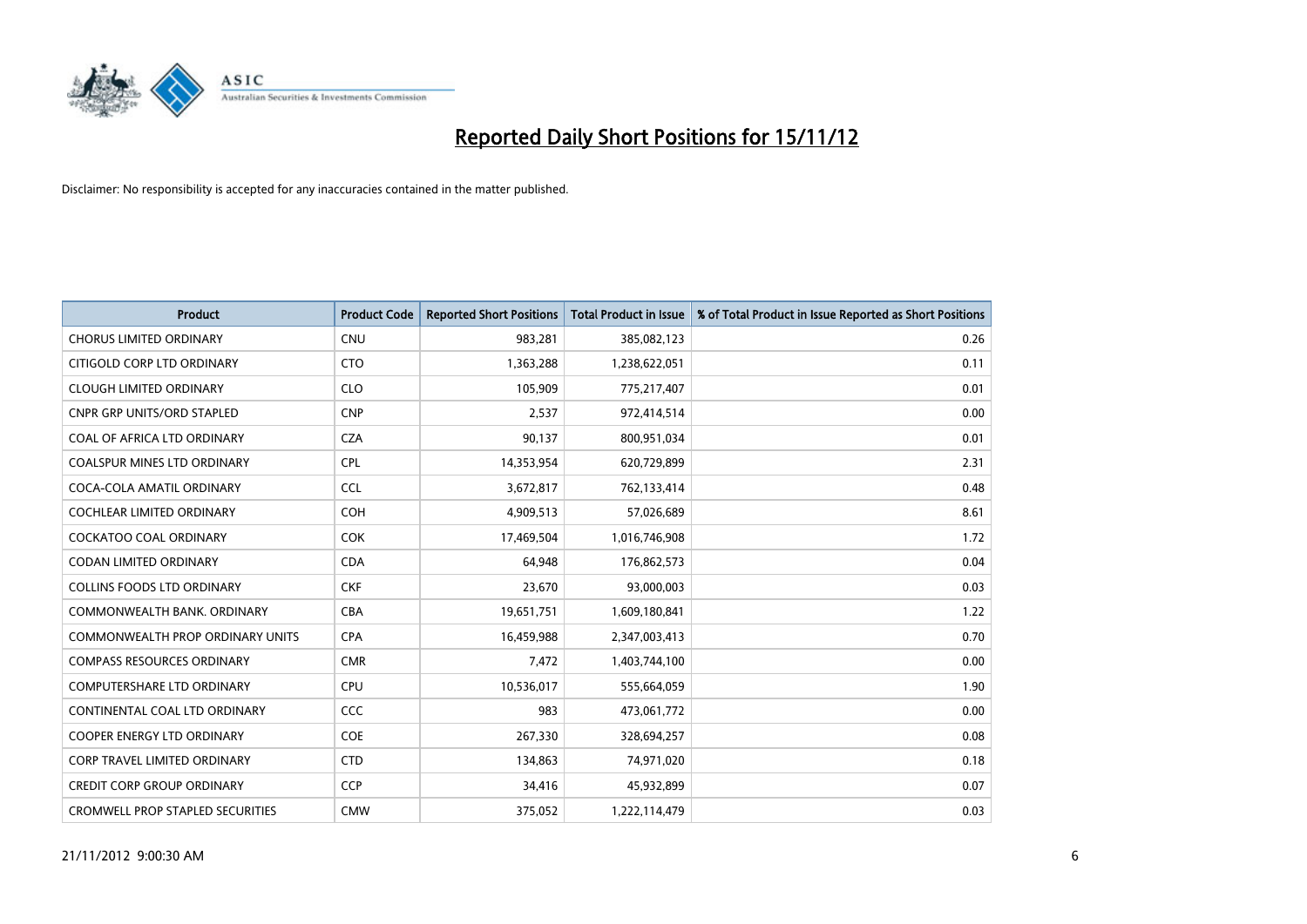

| <b>Product</b>                       | <b>Product Code</b> | <b>Reported Short Positions</b> | <b>Total Product in Issue</b> | % of Total Product in Issue Reported as Short Positions |
|--------------------------------------|---------------------|---------------------------------|-------------------------------|---------------------------------------------------------|
| <b>CROWN LIMITED ORDINARY</b>        | <b>CWN</b>          | 6,050,462                       | 728,394,185                   | 0.83                                                    |
| <b>CSG LIMITED ORDINARY</b>          | CSV                 | 1,084,756                       | 282,567,499                   | 0.38                                                    |
| <b>CSL LIMITED ORDINARY</b>          | <b>CSL</b>          | 3,030,626                       | 502,281,464                   | 0.60                                                    |
| <b>CSR LIMITED ORDINARY</b>          | <b>CSR</b>          | 42,206,043                      | 506,000,315                   | 8.34                                                    |
| <b>CUDECO LIMITED ORDINARY</b>       | CDU                 | 3,842,278                       | 188,343,961                   | 2.04                                                    |
| DART ENERGY LTD ORDINARY             | <b>DTE</b>          | 18,457,987                      | 812,965,406                   | 2.27                                                    |
| DAVID JONES LIMITED ORDINARY         | <b>DIS</b>          | 51,521,616                      | 531,788,775                   | 9.69                                                    |
| <b>DECMIL GROUP LIMITED ORDINARY</b> | <b>DCG</b>          | 474,772                         | 168,203,219                   | 0.28                                                    |
| DEVINE LIMITED ORDINARY              | <b>DVN</b>          | 254,481                         | 158,730,556                   | 0.16                                                    |
| DEXUS PROPERTY GROUP STAPLED UNITS   | <b>DXS</b>          | 11,563,024                      | 4,839,024,176                 | 0.24                                                    |
| DISCOVERY METALS LTD ORDINARY        | <b>DML</b>          | 5,083,268                       | 486,986,451                   | 1.04                                                    |
| DORAY MINERALS LTD ORDINARY          | <b>DRM</b>          | 105,000                         | 139,200,101                   | 0.08                                                    |
| DOWNER EDI LIMITED ORDINARY          | <b>DOW</b>          | 10,736,746                      | 429,100,296                   | 2.50                                                    |
| DRILLSEARCH ENERGY ORDINARY          | <b>DLS</b>          | 1,931,055                       | 386,468,803                   | 0.50                                                    |
| DUET GROUP STAPLED US PROHIBIT.      | <b>DUE</b>          | 5,794,913                       | 1,116,638,606                 | 0.52                                                    |
| DULUXGROUP LIMITED ORDINARY          | <b>DLX</b>          | 8,853,384                       | 368,984,902                   | 2.40                                                    |
| ECHO ENTERTAINMENT ORDINARY          | <b>EGP</b>          | 13,259,214                      | 825,672,730                   | 1.61                                                    |
| ELDERS LIMITED ORDINARY              | <b>ELD</b>          | 17,204,589                      | 448,598,480                   | 3.84                                                    |
| ELEMENTAL MINERALS ORDINARY          | <b>ELM</b>          | 611,956                         | 243,614,280                   | 0.25                                                    |
| ELEMENTOS LIMITED ORDINARY           | <b>ELT</b>          | 16                              | 148,290,347                   | 0.00                                                    |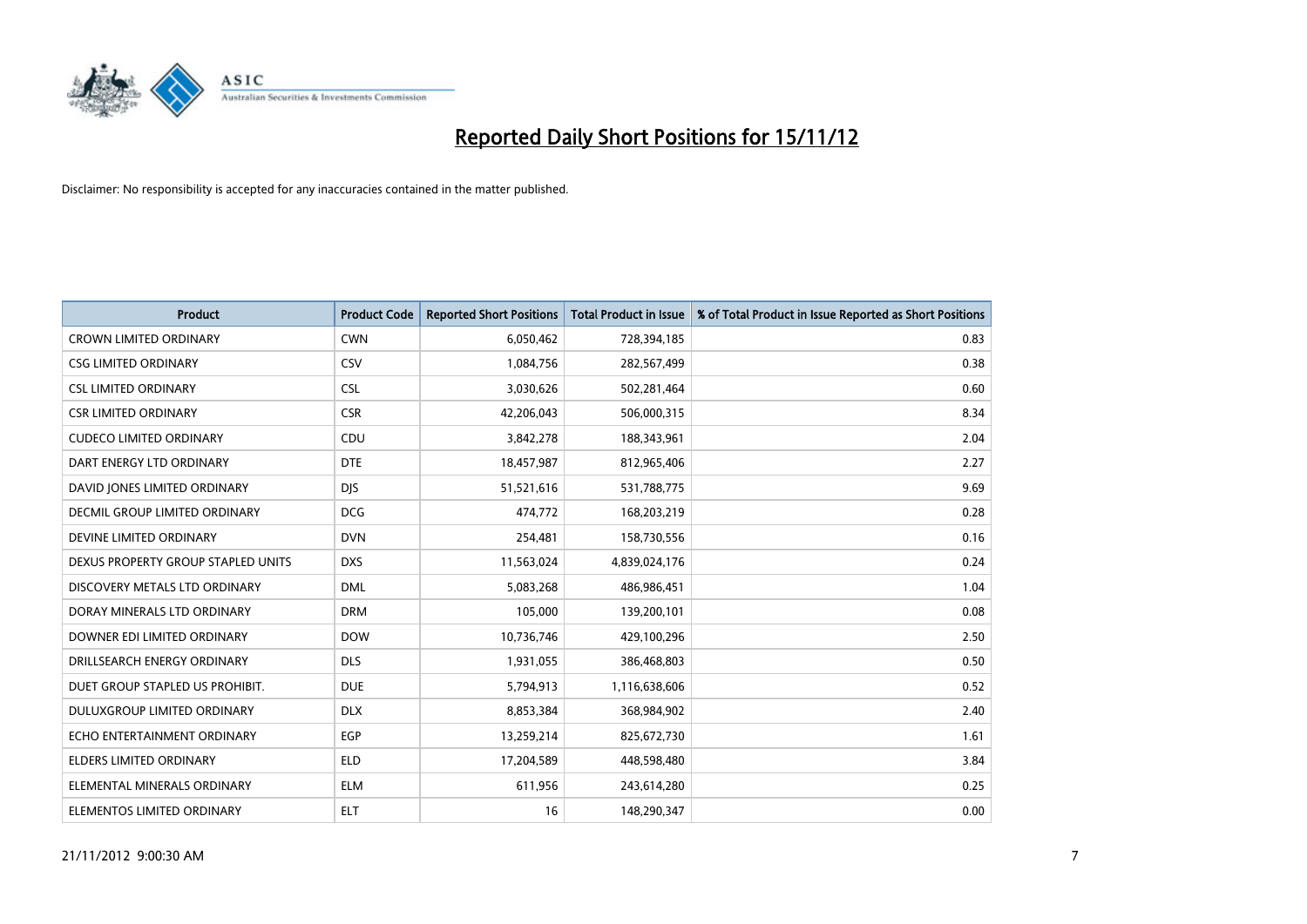

| <b>Product</b>                               | <b>Product Code</b> | <b>Reported Short Positions</b> | <b>Total Product in Issue</b> | % of Total Product in Issue Reported as Short Positions |
|----------------------------------------------|---------------------|---------------------------------|-------------------------------|---------------------------------------------------------|
| <b>EMECO HOLDINGS ORDINARY</b>               | <b>EHL</b>          | 6,879,273                       | 625,904,712                   | 1.10                                                    |
| <b>EMMERSON RESOURCES ORDINARY</b>           | <b>ERM</b>          | 202,470                         | 260,910,213                   | 0.08                                                    |
| <b>ENDEAVOUR MIN CORP CDI 1:1</b>            | <b>EVR</b>          | 239,736                         | 124,161,564                   | 0.19                                                    |
| ENERGY RESOURCES ORDINARY 'A'                | ERA                 | 7,373,137                       | 517,725,062                   | 1.42                                                    |
| <b>ENERGY WORLD CORPOR, ORDINARY</b>         | <b>EWC</b>          | 22,552,127                      | 1,734,166,672                 | 1.30                                                    |
| ENVESTRA LIMITED ORDINARY                    | <b>ENV</b>          | 15,560,857                      | 1,603,333,497                 | 0.97                                                    |
| EQUATORIAL RES LTD ORDINARY                  | EQX                 | 119,778                         | 117,235,353                   | 0.10                                                    |
| EVOLUTION MINING LTD ORDINARY                | <b>EVN</b>          | 3,311,811                       | 707,942,989                   | 0.47                                                    |
| FAIRFAX MEDIA LTD ORDINARY                   | <b>FXJ</b>          | 387,511,007                     | 2,351,955,725                 | 16.48                                                   |
| <b>FAR LTD ORDINARY</b>                      | <b>FAR</b>          | 21,000,000                      | 2,499,846,742                 | 0.84                                                    |
| FISHER & PAYKEL H. ORDINARY                  | <b>FPH</b>          | 34,877                          | 538,095,634                   | 0.01                                                    |
| <b>FKP PROPERTY GROUP STAPLED SECURITIES</b> | <b>FKP</b>          | 52,345,277                      | 2,251,016,386                 | 2.33                                                    |
| FLEETWOOD CORP ORDINARY                      | <b>FWD</b>          | 1,571,865                       | 60,000,126                    | 2.62                                                    |
| FLETCHER BUILDING ORDINARY                   | <b>FBU</b>          | 9,292,443                       | 684,793,538                   | 1.36                                                    |
| FLEXIGROUP LIMITED ORDINARY                  | <b>FXL</b>          | 252,157                         | 286,986,003                   | 0.09                                                    |
| <b>FLIGHT CENTRE ORDINARY</b>                | <b>FLT</b>          | 12,409,802                      | 100,154,646                   | 12.39                                                   |
| <b>FLINDERS MINES LTD ORDINARY</b>           | <b>FMS</b>          | 772,809                         | 1,821,300,404                 | 0.04                                                    |
| FOCUS MINERALS LTD ORDINARY                  | <b>FML</b>          | 158,163                         | 4,320,773,701                 | 0.00                                                    |
| <b>FORGE GROUP LIMITED ORDINARY</b>          | FGE                 | 450,162                         | 86,169,014                    | 0.52                                                    |
| FORTESCUE METALS GRP ORDINARY                | <b>FMG</b>          | 209,238,565                     | 3,113,798,659                 | 6.72                                                    |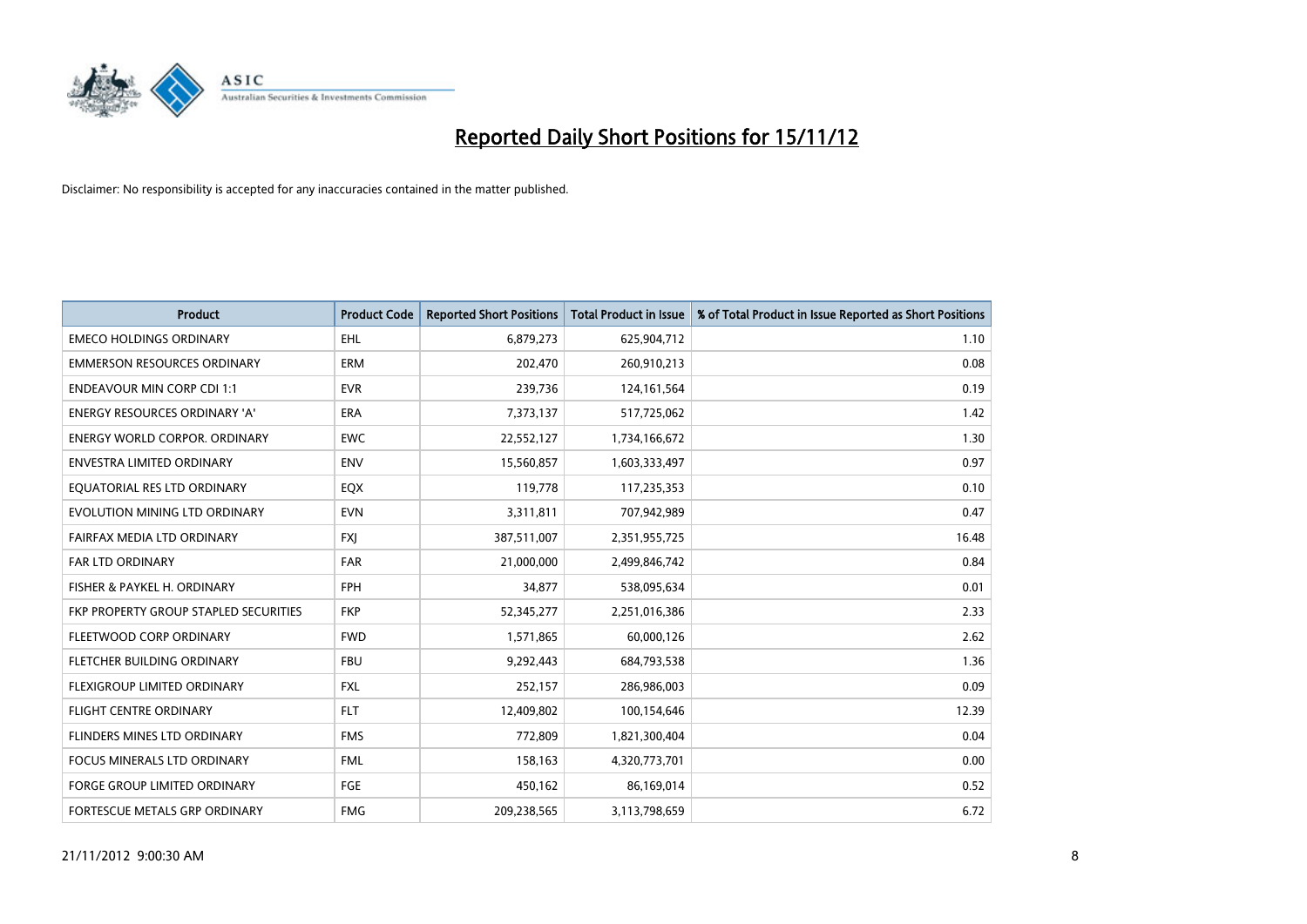

| <b>Product</b>                            | <b>Product Code</b> | <b>Reported Short Positions</b> | <b>Total Product in Issue</b> | % of Total Product in Issue Reported as Short Positions |
|-------------------------------------------|---------------------|---------------------------------|-------------------------------|---------------------------------------------------------|
| <b>G.U.D. HOLDINGS ORDINARY</b>           | <b>GUD</b>          | 1,742,484                       | 71,341,319                    | 2.44                                                    |
| <b>G8 EDUCATION LIMITED ORDINARY</b>      | GEM                 | 48,831                          | 236,093,926                   | 0.02                                                    |
| <b>GALAXY RESOURCES ORDINARY</b>          | GXY                 | 2,893,331                       | 536,359,341                   | 0.54                                                    |
| <b>GENETIC TECHNOLOGIES ORDINARY</b>      | <b>GTG</b>          | 1,364,100                       | 474,971,819                   | 0.29                                                    |
| <b>GEODYNAMICS LIMITED ORDINARY</b>       | GDY                 | 850                             | 406,452,608                   | 0.00                                                    |
| <b>GINDALBIE METALS LTD ORDINARY</b>      | GBG                 | 59,874,653                      | 1,247,487,454                 | 4.80                                                    |
| <b>GLOBAL MINING ORDINARY</b>             | <b>GMI</b>          | 170                             | 181,898,994                   | 0.00                                                    |
| <b>GOODMAN FIELDER, ORDINARY</b>          | <b>GFF</b>          | 35,104,928                      | 1,955,559,207                 | 1.80                                                    |
| <b>GOODMAN GROUP STAPLED US PROHIBIT.</b> | <b>GMG</b>          | 12,595,642                      | 1,701,681,304                 | 0.74                                                    |
| <b>GPT GROUP STAPLED SEC.</b>             | GPT                 | 8,120,302                       | 1,766,785,075                 | 0.46                                                    |
| <b>GRAINCORP LIMITED A CLASS ORDINARY</b> | <b>GNC</b>          | 1,147,629                       | 228,241,481                   | 0.50                                                    |
| <b>GRANGE RESOURCES, ORDINARY</b>         | <b>GRR</b>          | 2,062,662                       | 1,155,487,102                 | 0.18                                                    |
| <b>GREENLAND MIN EN LTD ORDINARY</b>      | GGG                 | 4,553,721                       | 567,912,409                   | 0.80                                                    |
| <b>GRYPHON MINERALS LTD ORDINARY</b>      | GRY                 | 18,888,014                      | 348,264,983                   | 5.42                                                    |
| <b>GUILDFORD COAL LTD ORDINARY</b>        | <b>GUF</b>          | 1,534,311                       | 521,046,899                   | 0.29                                                    |
| <b>GUNNS LIMITED ORDINARY</b>             | <b>GNS</b>          | 51,528,090                      | 848,401,559                   | 6.07                                                    |
| <b>GWA GROUP LTD ORDINARY</b>             | <b>GWA</b>          | 12,396,785                      | 304,706,899                   | 4.07                                                    |
| HARVEY NORMAN ORDINARY                    | <b>HVN</b>          | 112,406,203                     | 1,062,316,784                 | 10.58                                                   |
| HASTIE GROUP LIMITED ORDINARY             | <b>HST</b>          | 233,914                         | 137,353,504                   | 0.17                                                    |
| HASTINGS DIVERSIFIED STAPLED SECURITY     | <b>HDF</b>          | 379,805                         | 560,324,158                   | 0.07                                                    |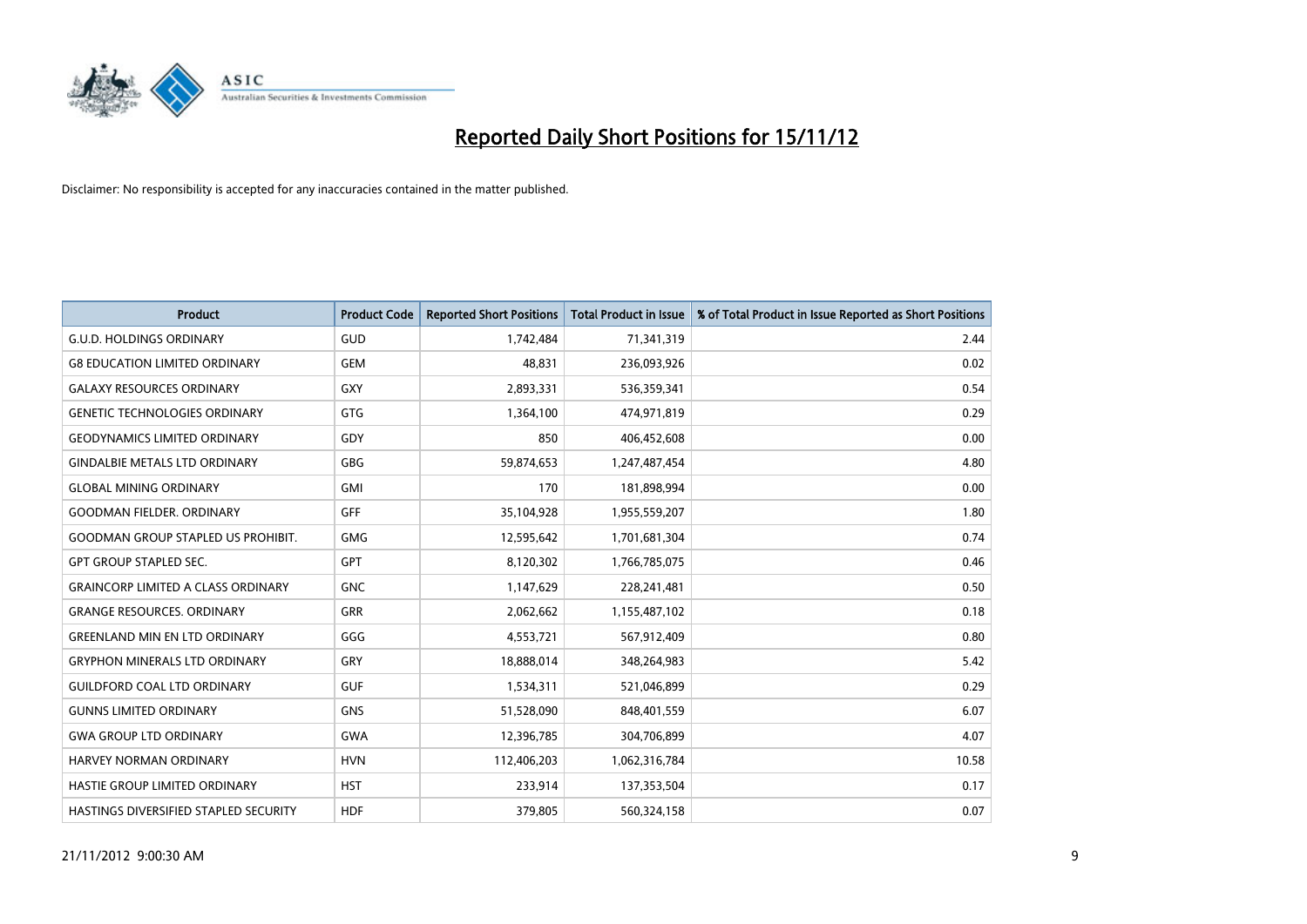

| <b>Product</b>                                | <b>Product Code</b> | <b>Reported Short Positions</b> | <b>Total Product in Issue</b> | % of Total Product in Issue Reported as Short Positions |
|-----------------------------------------------|---------------------|---------------------------------|-------------------------------|---------------------------------------------------------|
| <b>HENDERSON GROUP CDI 1:1</b>                | <b>HGG</b>          | 1,384,037                       | 703,813,556                   | 0.20                                                    |
| HFA HOLDINGS LIMITED ORDINARY                 | <b>HFA</b>          | 3,809                           | 117,332,831                   | 0.00                                                    |
| HILLGROVE RES LTD ORDINARY                    | <b>HGO</b>          | 3,355,427                       | 1,022,760,221                 | 0.33                                                    |
| HILLS HOLDINGS LTD ORDINARY                   | <b>HIL</b>          | 3,931,950                       | 246,500,444                   | 1.60                                                    |
| HORIZON OIL LIMITED ORDINARY                  | <b>HZN</b>          | 34,202,636                      | 1,130,811,515                 | 3.02                                                    |
| <b>ICON ENERGY LIMITED ORDINARY</b>           | <b>ICN</b>          | 431,281                         | 469,301,394                   | 0.09                                                    |
| <b>IINET LIMITED ORDINARY</b>                 | <b>IIN</b>          | 118,422                         | 161,238,847                   | 0.07                                                    |
| ILUKA RESOURCES ORDINARY                      | ILU                 | 54,420,986                      | 418,700,517                   | 13.00                                                   |
| <b>IMDEX LIMITED ORDINARY</b>                 | <b>IMD</b>          | 1,875,919                       | 210,473,188                   | 0.89                                                    |
| <b>INCITEC PIVOT ORDINARY</b>                 | IPL                 | 14,442,794                      | 1,628,730,107                 | 0.89                                                    |
| INDEPENDENCE GROUP ORDINARY                   | <b>IGO</b>          | 6,691,154                       | 232,882,535                   | 2.87                                                    |
| <b>INDOPHIL RESOURCES ORDINARY</b>            | <b>IRN</b>          | 475,040                         | 1,203,146,194                 | 0.04                                                    |
| INDUSTREA LIMITED ORDINARY                    | IDL                 | 1,499,139                       | 370,268,218                   | 0.40                                                    |
| <b>INFIGEN ENERGY STAPLED SECURITIES</b>      | <b>IFN</b>          | 3,460,277                       | 762,265,972                   | 0.45                                                    |
| <b>INSURANCE AUSTRALIA ORDINARY</b>           | IAG                 | 6,439,073                       | 2,079,034,021                 | 0.31                                                    |
| INTEGRA MINING LTD. ORDINARY                  | <b>IGR</b>          | 2,064,546                       | 934,440,899                   | 0.22                                                    |
| <b>INTREPID MINES ORDINARY</b>                | <b>IAU</b>          | 10,357,699                      | 553,802,270                   | 1.87                                                    |
| <b>INVESTA OFFICE FUND STAPLED SECURITIES</b> | <b>IOF</b>          | 2,512,913                       | 614,047,458                   | 0.41                                                    |
| <b>INVOCARE LIMITED ORDINARY</b>              | IVC                 | 3,418,318                       | 110,030,298                   | 3.11                                                    |
| <b>ION LIMITED ORDINARY</b>                   | <b>ION</b>          | 164,453                         | 256,365,105                   | 0.06                                                    |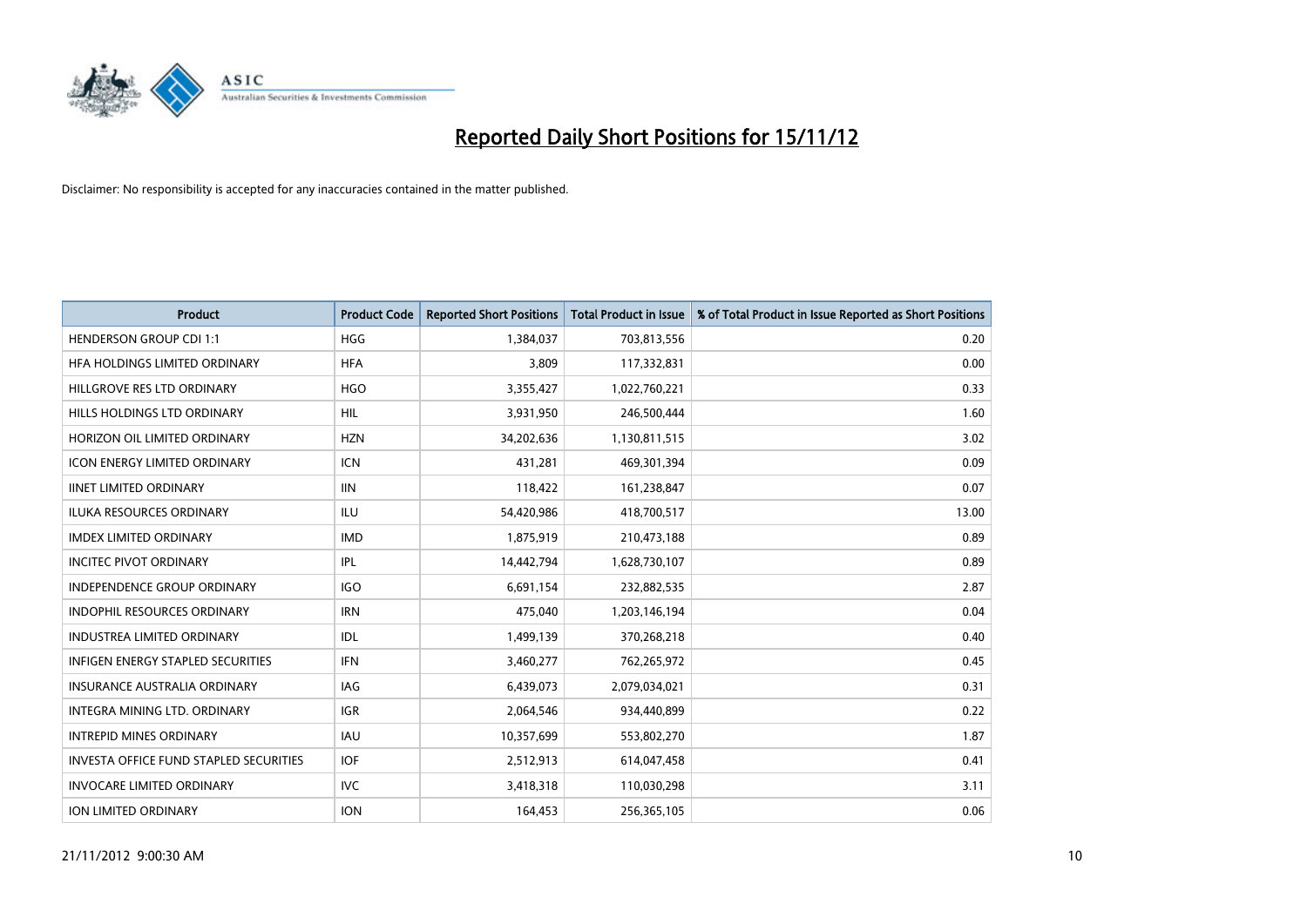

| <b>Product</b>                                  | <b>Product Code</b> | <b>Reported Short Positions</b> | <b>Total Product in Issue</b> | % of Total Product in Issue Reported as Short Positions |
|-------------------------------------------------|---------------------|---------------------------------|-------------------------------|---------------------------------------------------------|
| <b>IOOF HOLDINGS LTD ORDINARY</b>               | <b>IFL</b>          | 1,436,868                       | 229,794,395                   | 0.63                                                    |
| <b>IRESS LIMITED ORDINARY</b>                   | <b>IRE</b>          | 2,147,695                       | 128,620,231                   | 1.67                                                    |
| <b>IRON ORE HOLDINGS ORDINARY</b>               | <b>IOH</b>          | 39,352                          | 161,174,005                   | 0.02                                                    |
| <b>IVANHOE AUSTRALIA ORDINARY</b>               | <b>IVA</b>          | 1,706,567                       | 555,856,143                   | 0.31                                                    |
| <b>IAMES HARDIE INDUST CHESS DEPOSITARY INT</b> | <b>IHX</b>          | 10,000,240                      | 439,580,130                   | 2.27                                                    |
| <b>IB HI-FI LIMITED ORDINARY</b>                | <b>IBH</b>          | 21,024,229                      | 98,850,643                    | 21.27                                                   |
| <b>JUPITER MINES ORDINARY</b>                   | <b>IMS</b>          | 89,009                          | 2,281,835,383                 | 0.00                                                    |
| KAGARA LTD ORDINARY                             | KZL                 | 3,000,013                       | 798,953,117                   | 0.38                                                    |
| KANGAROO RES LTD ORDINARY                       | <b>KRL</b>          | 1,295,334                       | 3,434,430,012                 | 0.04                                                    |
| KAROON GAS AUSTRALIA ORDINARY                   | <b>KAR</b>          | 429,108                         | 221,420,769                   | 0.19                                                    |
| KATHMANDU HOLD LTD ORDINARY                     | <b>KMD</b>          | 753,624                         | 200,165,940                   | 0.38                                                    |
| <b>KBL MINING LIMITED ORDINARY</b>              | <b>KBL</b>          | 1,820                           | 292,335,629                   | 0.00                                                    |
| <b>KENTOR GOLD LIMITED ORDINARY</b>             | KGL                 | 275                             | 140,040,563                   | 0.00                                                    |
| KINGSGATE CONSOLID. ORDINARY                    | <b>KCN</b>          | 8,103,553                       | 151,828,173                   | 5.34                                                    |
| KINGSROSE MINING LTD ORDINARY                   | <b>KRM</b>          | 41,066                          | 290,111,217                   | 0.01                                                    |
| LEIGHTON HOLDINGS ORDINARY                      | LEI                 | 11,035,604                      | 337, 164, 188                 | 3.27                                                    |
| LEND LEASE GROUP UNIT/ORD STAPLED               | <b>LLC</b>          | 5,053,031                       | 574,351,883                   | 0.88                                                    |
| LINC ENERGY LTD ORDINARY                        | <b>LNC</b>          | 30,836,628                      | 504,487,631                   | 6.11                                                    |
| LIQUEFIED NATURAL ORDINARY                      | <b>LNG</b>          | 272,800                         | 267,699,015                   | 0.10                                                    |
| LYNAS CORPORATION ORDINARY                      | <b>LYC</b>          | 234,887,954                     | 1,716,159,363                 | 13.69                                                   |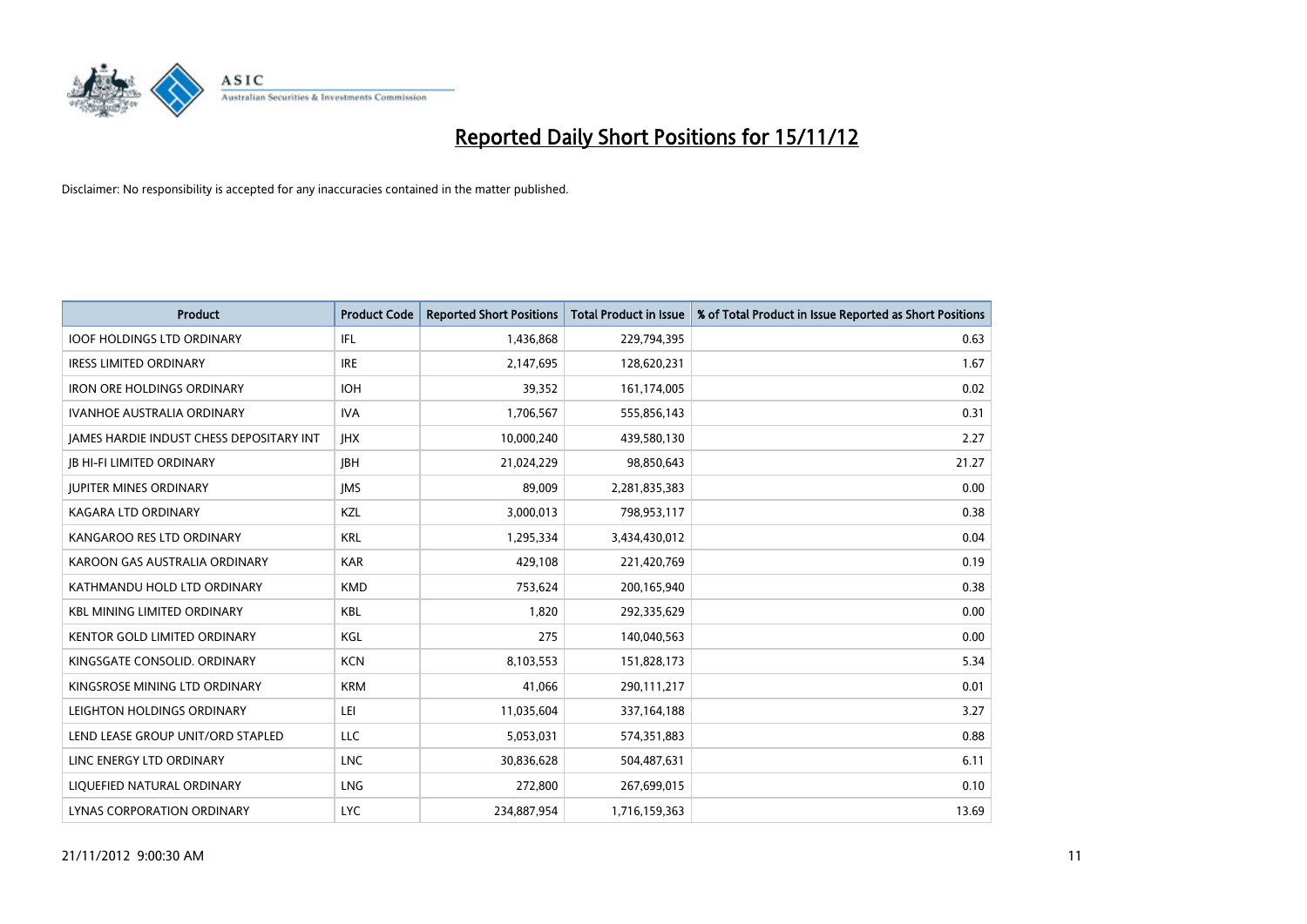

| <b>Product</b>                        | <b>Product Code</b> | <b>Reported Short Positions</b> | <b>Total Product in Issue</b> | % of Total Product in Issue Reported as Short Positions |
|---------------------------------------|---------------------|---------------------------------|-------------------------------|---------------------------------------------------------|
| M2 TELECOMMUNICATION ORDINARY         | <b>MTU</b>          | 6,224,003                       | 157,891,251                   | 3.94                                                    |
| <b>MACA LIMITED ORDINARY</b>          | <b>MLD</b>          | 10.741                          | 150,000,000                   | 0.01                                                    |
| <b>MACMAHON HOLDINGS ORDINARY</b>     | <b>MAH</b>          | 4,910,143                       | 757,017,561                   | 0.65                                                    |
| MACQ ATLAS ROADS GRP ORDINARY STAPLED | <b>MOA</b>          | 4,655,968                       | 478,531,436                   | 0.97                                                    |
| MACOUARIE GROUP LTD ORDINARY          | <b>MOG</b>          | 7,316,704                       | 339,093,212                   | 2.16                                                    |
| MAGELLAN FIN GRP LTD ORDINARY         | <b>MFG</b>          | 1,144                           | 152,558,341                   | 0.00                                                    |
| <b>MARENGO MINING ORDINARY</b>        | <b>MGO</b>          | 29,250                          | 1,137,720,551                 | 0.00                                                    |
| <b>MATRIX C &amp; E LTD ORDINARY</b>  | <b>MCE</b>          | 4,004,485                       | 94,555,428                    | 4.24                                                    |
| MAVERICK DRILLING ORDINARY            | <b>MAD</b>          | 2,605,353                       | 452,726,751                   | 0.58                                                    |
| <b>MAXITRANS INDUSTRIES ORDINARY</b>  | <b>MXI</b>          | 5.900                           | 183,993,392                   | 0.00                                                    |
| MCMILLAN SHAKESPEARE ORDINARY         | <b>MMS</b>          | 242,430                         | 74,523,965                    | 0.33                                                    |
| MEDUSA MINING LTD ORDINARY            | <b>MML</b>          | 2,335,273                       | 188,903,911                   | 1.24                                                    |
| MELBOURNE IT LIMITED ORDINARY         | <b>MLB</b>          | 492,222                         | 82,451,363                    | 0.60                                                    |
| MEO AUSTRALIA LTD ORDINARY            | <b>MEO</b>          | 896,375                         | 586,448,260                   | 0.15                                                    |
| <b>MERMAID MARINE ORDINARY</b>        | <b>MRM</b>          | 1,691,639                       | 223,694,865                   | 0.76                                                    |
| MESOBLAST LIMITED ORDINARY            | <b>MSB</b>          | 16,858,937                      | 287,132,832                   | 5.87                                                    |
| METALS X LIMITED ORDINARY             | <b>MLX</b>          | 4,702,165                       | 1,651,766,110                 | 0.28                                                    |
| METCASH LIMITED ORDINARY              | <b>MTS</b>          | 63,252,879                      | 880,704,786                   | 7.18                                                    |
| METGASCO LIMITED ORDINARY             | <b>MEL</b>          | 86,398                          | 443,806,802                   | 0.02                                                    |
| <b>METMINCO LIMITED ORDINARY</b>      | <b>MNC</b>          | 1,071,599                       | 1,749,541,573                 | 0.06                                                    |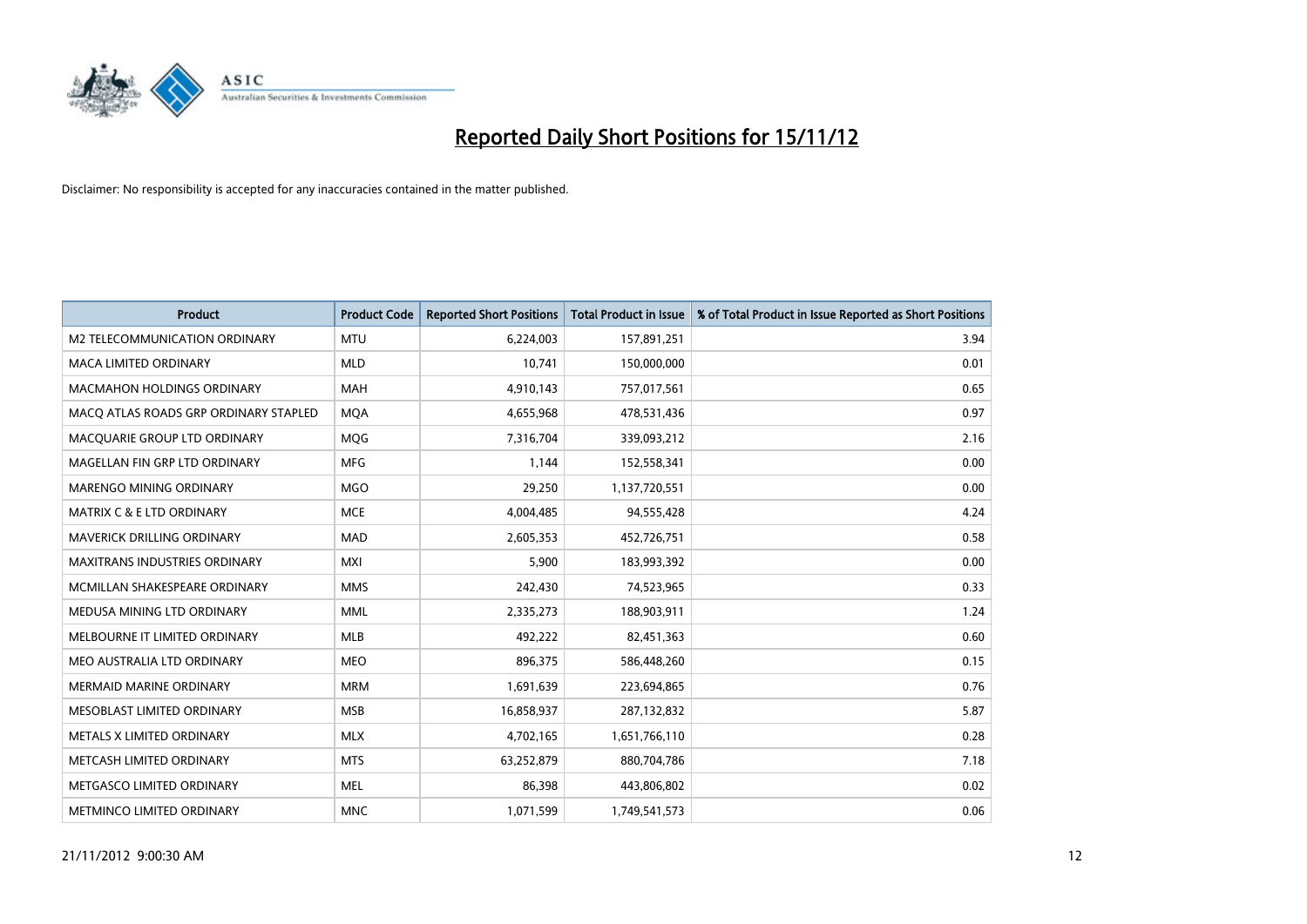

| <b>Product</b>                     | <b>Product Code</b> | <b>Reported Short Positions</b> | <b>Total Product in Issue</b> | % of Total Product in Issue Reported as Short Positions |
|------------------------------------|---------------------|---------------------------------|-------------------------------|---------------------------------------------------------|
| MICLYN EXP OFFSHR ORDINARY         | <b>MIO</b>          | 103,296                         | 278,639,188                   | 0.04                                                    |
| MILTON CORPORATION ORDINARY        | <b>MLT</b>          | 12,800                          | 121,625,655                   | 0.01                                                    |
| MINCOR RESOURCES NL ORDINARY       | <b>MCR</b>          | 1,511,114                       | 188,208,274                   | 0.80                                                    |
| MINERAL DEPOSITS ORDINARY          | <b>MDL</b>          | 358,690                         | 83,538,786                    | 0.43                                                    |
| MINERAL RESOURCES, ORDINARY        | <b>MIN</b>          | 4,846,626                       | 185,006,018                   | 2.62                                                    |
| MIRABELA NICKEL LTD ORDINARY       | <b>MBN</b>          | 10,588,311                      | 876,582,736                   | 1.21                                                    |
| MIRVAC GROUP STAPLED SECURITIES    | <b>MGR</b>          | 12,474,037                      | 3,425,587,451                 | 0.36                                                    |
| MOLOPO ENERGY LTD ORDINARY         | <b>MPO</b>          | 936,627                         | 245,849,711                   | 0.38                                                    |
| <b>MONADELPHOUS GROUP ORDINARY</b> | <b>MND</b>          | 6,532,826                       | 90,663,543                    | 7.21                                                    |
| MORTGAGE CHOICE LTD ORDINARY       | <b>MOC</b>          | 2,373,482                       | 123,431,282                   | 1.92                                                    |
| MOUNT GIBSON IRON ORDINARY         | <b>MGX</b>          | 6,311,760                       | 1,090,584,232                 | 0.58                                                    |
| MURCHISON METALS LTD ORDINARY      | <b>MMX</b>          | 5,261,920                       | 450,427,346                   | 1.17                                                    |
| MYER HOLDINGS LTD ORDINARY         | <b>MYR</b>          | 88,634,181                      | 583,384,551                   | 15.19                                                   |
| <b>MYSTATE LIMITED ORDINARY</b>    | <b>MYS</b>          | 19,389                          | 87,012,663                    | 0.02                                                    |
| NATIONAL AUST, BANK ORDINARY       | <b>NAB</b>          | 11,366,552                      | 2,297,237,138                 | 0.49                                                    |
| NAVITAS LIMITED ORDINARY           | <b>NVT</b>          | 11,408,486                      | 375,367,918                   | 3.04                                                    |
| NEON ENERGY LIMITED ORDINARY       | <b>NEN</b>          | 3,007,518                       | 549,582,936                   | 0.55                                                    |
| NEW HOPE CORPORATION ORDINARY      | <b>NHC</b>          | 2,883,286                       | 830,526,815                   | 0.35                                                    |
| NEWCREST MINING ORDINARY           | <b>NCM</b>          | 1,925,187                       | 765,906,839                   | 0.25                                                    |
| NEWS CORP A NON-VOTING CDI         | <b>NWSLV</b>        | 2,942,582                       | 1,543,054,190                 | 0.19                                                    |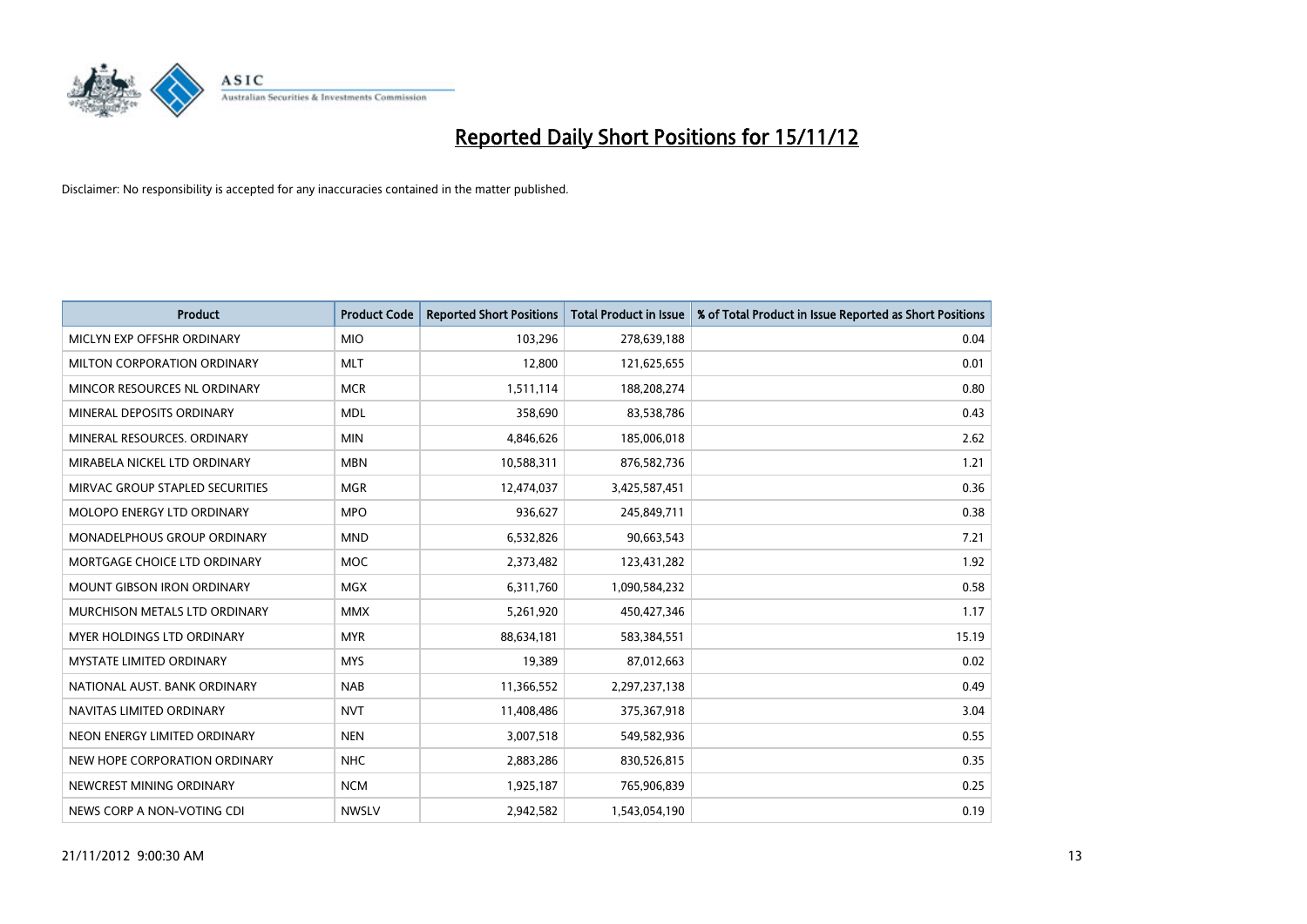

| <b>Product</b>                        | <b>Product Code</b> | <b>Reported Short Positions</b> | <b>Total Product in Issue</b> | % of Total Product in Issue Reported as Short Positions |
|---------------------------------------|---------------------|---------------------------------|-------------------------------|---------------------------------------------------------|
| NEWS CORP B VOTING CDI                | <b>NWS</b>          | 1,336,541                       | 798,520,953                   | 0.17                                                    |
| NEWSAT LIMITED ORDINARY               | <b>NWT</b>          | 77,358                          | 233,052,157                   | 0.03                                                    |
| NEXTDC LIMITED ORDINARY               | <b>NXT</b>          | 2,763,346                       | 150,627,388                   | 1.83                                                    |
| NEXUS ENERGY LIMITED ORDINARY         | <b>NXS</b>          | 4,630,400                       | 1,329,821,159                 | 0.35                                                    |
| NIDO PETROLEUM ORDINARY               | <b>NDO</b>          | 105,313                         | 1,390,829,818                 | 0.01                                                    |
| NOBLE MINERAL RES ORDINARY            | <b>NMG</b>          | 3,595,238                       | 655,522,952                   | 0.55                                                    |
| NORFOLK GROUP ORDINARY                | <b>NFK</b>          | 50                              | 158,890,730                   | 0.00                                                    |
| NORTHERN IRON LTD ORDINARY            | <b>NFE</b>          | 3,499,353                       | 493,067,453                   | 0.71                                                    |
| NORTHERN MIN LTD ORDINARY             | <b>NTU</b>          | 412,852                         | 216,363,651                   | 0.19                                                    |
| NORTHERN STAR ORDINARY                | <b>NST</b>          | 1,204,400                       | 423,968,168                   | 0.28                                                    |
| NRW HOLDINGS LIMITED ORDINARY         | <b>NWH</b>          | 4,701,218                       | 278,888,011                   | 1.69                                                    |
| NUFARM LIMITED ORDINARY               | <b>NUF</b>          | 5,717,594                       | 262,662,626                   | 2.18                                                    |
| OCEANAGOLD CORP. CHESS DEPOSITARY INT | <b>OGC</b>          | 1,230,175                       | 263,278,752                   | 0.47                                                    |
| OIL SEARCH LTD ORDINARY               | OSH                 | 2,286,024                       | 1,334,756,742                 | 0.17                                                    |
| OM HOLDINGS LIMITED ORDINARY          | OMH                 | 4,030,693                       | 673,423,337                   | 0.60                                                    |
| ORICA LIMITED ORDINARY                | ORI                 | 3,084,250                       | 365,642,802                   | 0.84                                                    |
| ORIGIN ENERGY ORDINARY                | <b>ORG</b>          | 10,823,777                      | 1,093,612,528                 | 0.99                                                    |
| OROCOBRE LIMITED ORDINARY             | <b>ORE</b>          | 70,080                          | 115,547,970                   | 0.06                                                    |
| OROTONGROUP LIMITED ORDINARY          | ORL                 | 165,472                         | 40,880,902                    | 0.40                                                    |
| ORPHEUS ENERGY LTD ORDINARY           | <b>OEG</b>          | 67,200                          | 130,475,919                   | 0.05                                                    |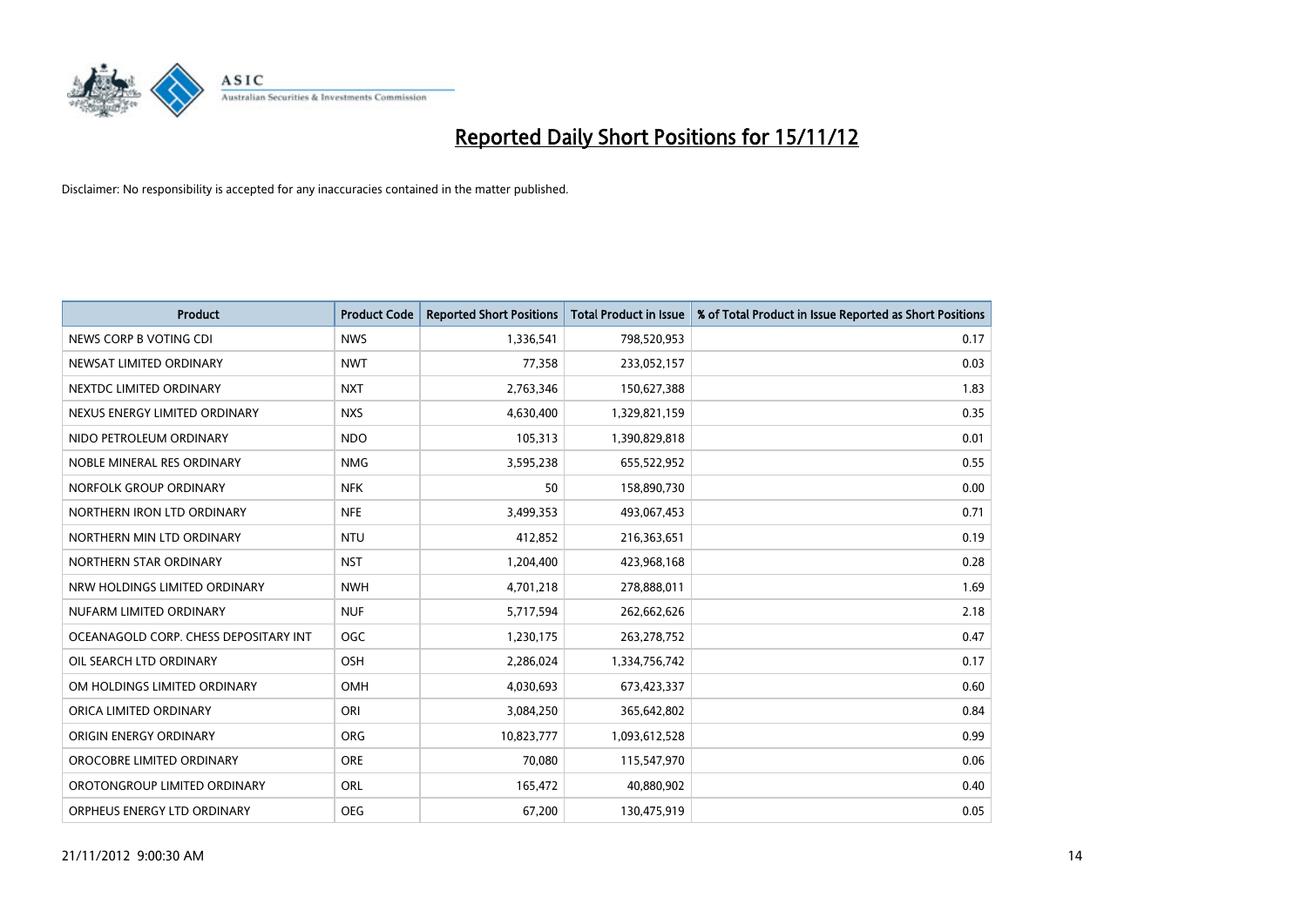

| <b>Product</b>               | <b>Product Code</b> | <b>Reported Short Positions</b> | <b>Total Product in Issue</b> | % of Total Product in Issue Reported as Short Positions |
|------------------------------|---------------------|---------------------------------|-------------------------------|---------------------------------------------------------|
| OZ MINERALS ORDINARY         | OZL                 | 5,085,555                       | 303,470,022                   | 1.68                                                    |
| PACIFIC BRANDS ORDINARY      | <b>PBG</b>          | 9,142,327                       | 912,915,695                   | 1.00                                                    |
| PALADIN ENERGY LTD ORDINARY  | <b>PDN</b>          | 69,941,300                      | 836,825,651                   | 8.36                                                    |
| PANAUST LIMITED ORDINARY     | <b>PNA</b>          | 2,442,881                       | 605,962,322                   | 0.40                                                    |
| PANCONTINENTAL OIL ORDINARY  | <b>PCL</b>          | 233,335                         | 1,148,744,096                 | 0.02                                                    |
| PANORAMIC RESOURCES ORDINARY | PAN                 | 3,043,604                       | 255,681,195                   | 1.19                                                    |
| PAPERLINX LIMITED ORDINARY   | <b>PPX</b>          | 68,231                          | 609,280,761                   | 0.01                                                    |
| PAPILLON RES LTD ORDINARY    | PIR                 | 3,472,876                       | 258,986,563                   | 1.34                                                    |
| PEET LIMITED ORDINARY        | <b>PPC</b>          | 3,548,800                       | 321,013,141                   | 1.11                                                    |
| PERILYA LIMITED ORDINARY     | PEM                 | 3,026                           | 769,316,426                   | 0.00                                                    |
| PERPETUAL LIMITED ORDINARY   | <b>PPT</b>          | 2,101,870                       | 41,980,678                    | 5.01                                                    |
| PERSEUS MINING LTD ORDINARY  | PRU                 | 7,871,310                       | 457,962,088                   | 1.72                                                    |
| PHARMAXIS LTD ORDINARY       | <b>PXS</b>          | 6,592,409                       | 308,543,389                   | 2.14                                                    |
| PLATINUM ASSET ORDINARY      | <b>PTM</b>          | 12,286,908                      | 561,347,878                   | 2.19                                                    |
| PLATINUM AUSTRALIA ORDINARY  | <b>PLA</b>          | 836,127                         | 504,968,043                   | 0.17                                                    |
| PMI GOLD CORP CDI 1:1        | <b>PVM</b>          | 29,473                          | 79,078,033                    | 0.04                                                    |
| PMP LIMITED ORDINARY         | <b>PMP</b>          | 31,142                          | 323,781,124                   | 0.01                                                    |
| PREMIER INVESTMENTS ORDINARY | <b>PMV</b>          | 1,087,496                       | 155,260,478                   | 0.70                                                    |
| PRIMA BIOMED LTD ORDINARY    | <b>PRR</b>          | 6,288,810                       | 1,066,063,388                 | 0.59                                                    |
| PRIMARY HEALTH CARE ORDINARY | <b>PRY</b>          | 27,486,053                      | 502,983,554                   | 5.46                                                    |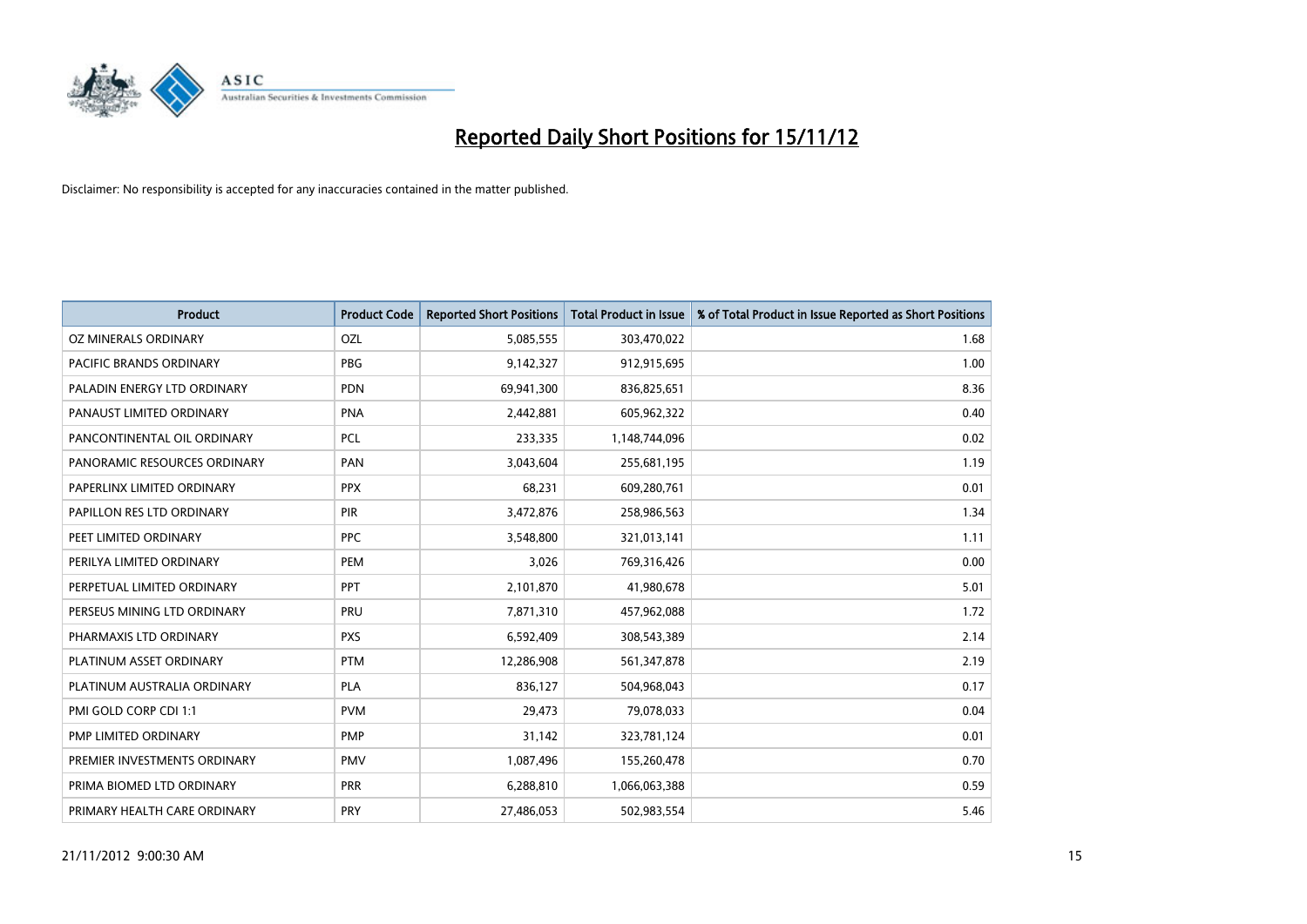

| <b>Product</b>                      | <b>Product Code</b> | <b>Reported Short Positions</b> | <b>Total Product in Issue</b> | % of Total Product in Issue Reported as Short Positions |
|-------------------------------------|---------------------|---------------------------------|-------------------------------|---------------------------------------------------------|
| PRIMEAG AUSTRALIA ORDINARY          | PAG                 | 25,362                          | 266,394,444                   | 0.01                                                    |
| PROGRAMMED ORDINARY                 | <b>PRG</b>          | 228,908                         | 118,177,001                   | 0.19                                                    |
| PULSE HEALTH LIMITED ORDINARY       | <b>PHG</b>          | 61,900                          | 475,871,403                   | 0.01                                                    |
| <b>QANTAS AIRWAYS ORDINARY</b>      | QAN                 | 15,272,459                      | 2,265,123,620                 | 0.67                                                    |
| <b>OBE INSURANCE GROUP ORDINARY</b> | <b>OBE</b>          | 60,835,461                      | 1,196,747,582                 | 5.08                                                    |
| OR NATIONAL LIMITED ORDINARY        | <b>ORN</b>          | 12,627,952                      | 2,425,468,941                 | 0.52                                                    |
| ORXPHARMA LTD ORDINARY              | <b>QRX</b>          | 96,662                          | 144,577,206                   | 0.07                                                    |
| <b>QUBE HOLDINGS LTD ORDINARY</b>   | <b>QUB</b>          | 14,086,250                      | 924,489,845                   | 1.52                                                    |
| RAMELIUS RESOURCES ORDINARY         | <b>RMS</b>          | 5,738,498                       | 336,256,949                   | 1.71                                                    |
| RAMSAY HEALTH CARE ORDINARY         | <b>RHC</b>          | 2,283,511                       | 202,081,252                   | 1.13                                                    |
| <b>RCR TOMLINSON ORDINARY</b>       | <b>RCR</b>          | 173,529                         | 132,406,265                   | 0.13                                                    |
| <b>REA GROUP ORDINARY</b>           | <b>REA</b>          | 15,949                          | 131,714,699                   | 0.01                                                    |
| <b>RECKON LIMITED ORDINARY</b>      | <b>RKN</b>          | 401,000                         | 129,488,015                   | 0.31                                                    |
| <b>RED 5 LIMITED ORDINARY</b>       | <b>RED</b>          | 149,491                         | 135,488,008                   | 0.11                                                    |
| <b>RED FORK ENERGY ORDINARY</b>     | <b>RFE</b>          | 2,350,029                       | 384,951,719                   | 0.61                                                    |
| REDBANK ENERGY LTD ORDINARY         | AEJ                 | 13                              | 786,287                       | 0.00                                                    |
| REDFLEX HOLDINGS ORDINARY           | <b>RDF</b>          | 152,480                         | 110,762,310                   | 0.14                                                    |
| REECE AUSTRALIA LTD. ORDINARY       | <b>REH</b>          | 10,500                          | 99,600,000                    | 0.01                                                    |
| REGIS RESOURCES ORDINARY            | <b>RRL</b>          | 1,098,602                       | 455,351,383                   | 0.24                                                    |
| RESMED INC CDI 10:1                 | <b>RMD</b>          | 3,171,959                       | 1,556,242,300                 | 0.20                                                    |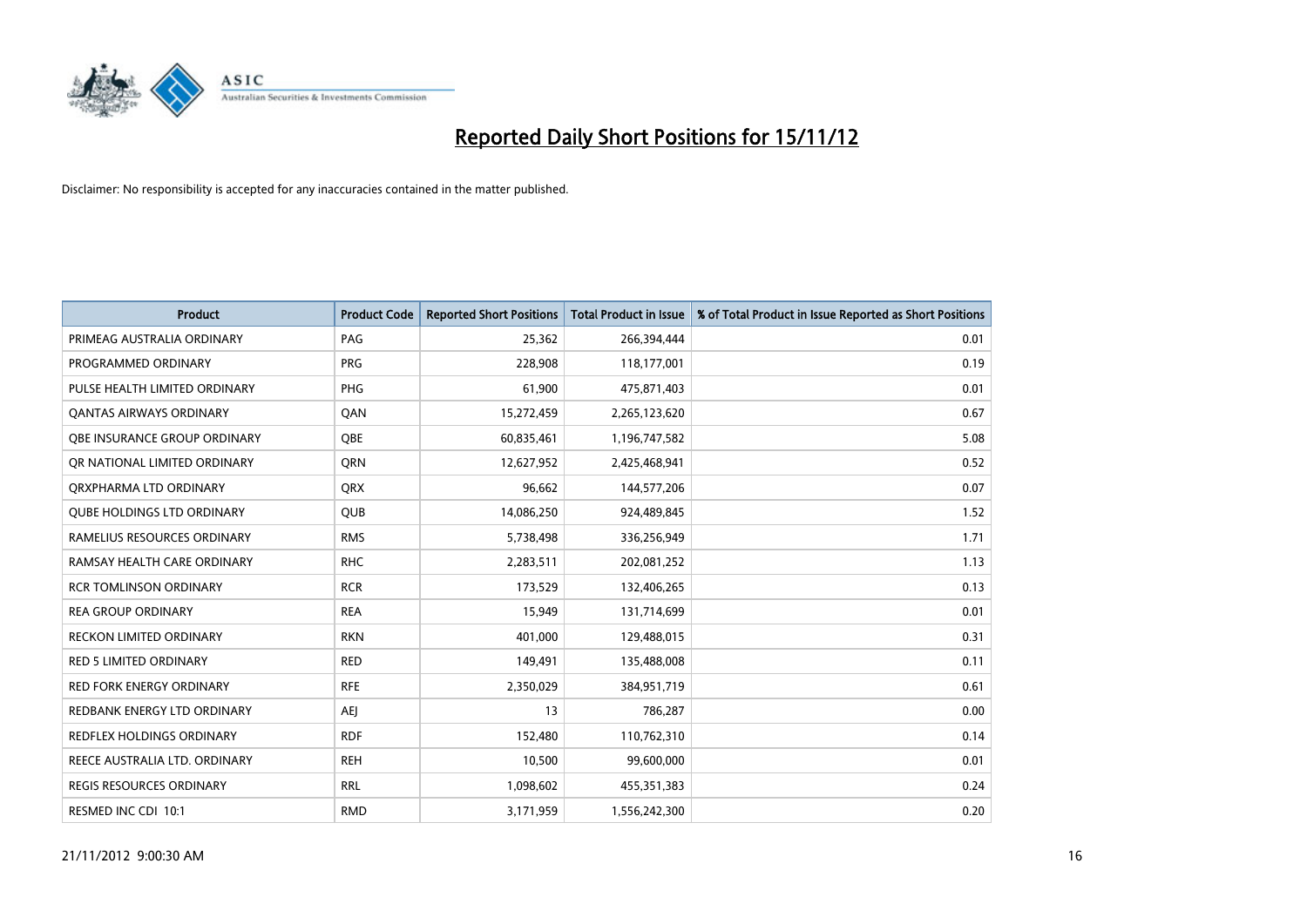

| <b>Product</b>                   | <b>Product Code</b> | <b>Reported Short Positions</b> | <b>Total Product in Issue</b> | % of Total Product in Issue Reported as Short Positions |
|----------------------------------|---------------------|---------------------------------|-------------------------------|---------------------------------------------------------|
| <b>RESOLUTE MINING ORDINARY</b>  | <b>RSG</b>          | 3,156,994                       | 632,071,957                   | 0.50                                                    |
| RESOURCE GENERATION ORDINARY     | <b>RES</b>          | 173                             | 262,895,652                   | 0.00                                                    |
| RETAIL FOOD GROUP ORDINARY       | <b>RFG</b>          | 149,239                         | 125,240,114                   | 0.12                                                    |
| REVERSE CORP LIMITED ORDINARY    | <b>REF</b>          | 100                             | 92,382,175                    | 0.00                                                    |
| REX MINERALS LIMITED ORDINARY    | <b>RXM</b>          | 1,808,172                       | 188,907,284                   | 0.96                                                    |
| <b>RHG LIMITED ORDINARY</b>      | <b>RHG</b>          | 35,085                          | 308,483,177                   | 0.01                                                    |
| <b>RIALTO ENERGY ORDINARY</b>    | <b>RIA</b>          | 41                              | 672,259,992                   | 0.00                                                    |
| RIO TINTO LIMITED ORDINARY       | <b>RIO</b>          | 12,037,447                      | 435,758,720                   | 2.76                                                    |
| ROC OIL COMPANY ORDINARY         | <b>ROC</b>          | 1,345,528                       | 683,235,552                   | 0.20                                                    |
| <b>RURALCO HOLDINGS ORDINARY</b> | <b>RHL</b>          | 12,000                          | 55,019,284                    | 0.02                                                    |
| SAI GLOBAL LIMITED ORDINARY      | SAI                 | 6,994,834                       | 206,730,256                   | 3.38                                                    |
| SALMAT LIMITED ORDINARY          | <b>SLM</b>          | 1,310,085                       | 159,812,799                   | 0.82                                                    |
| SAMSON OIL & GAS LTD ORDINARY    | <b>SSN</b>          | 4,733,547                       | 1,820,729,000                 | 0.26                                                    |
| SANDFIRE RESOURCES ORDINARY      | <b>SFR</b>          | 2,587,457                       | 152,724,301                   | 1.69                                                    |
| <b>SANTOS LTD ORDINARY</b>       | <b>STO</b>          | 2,838,799                       | 958,846,325                   | 0.30                                                    |
| SARACEN MINERAL ORDINARY         | SAR                 | 5,532,526                       | 595,032,306                   | 0.93                                                    |
| SEDGMAN LIMITED ORDINARY         | <b>SDM</b>          | 645,484                         | 217,623,797                   | 0.30                                                    |
| SEEK LIMITED ORDINARY            | <b>SEK</b>          | 12,301,755                      | 337,101,307                   | 3.65                                                    |
| SENEX ENERGY LIMITED ORDINARY    | <b>SXY</b>          | 3,328,703                       | 1,140,134,837                 | 0.29                                                    |
| SERVICE STREAM ORDINARY          | <b>SSM</b>          | 400                             | 283,418,867                   | 0.00                                                    |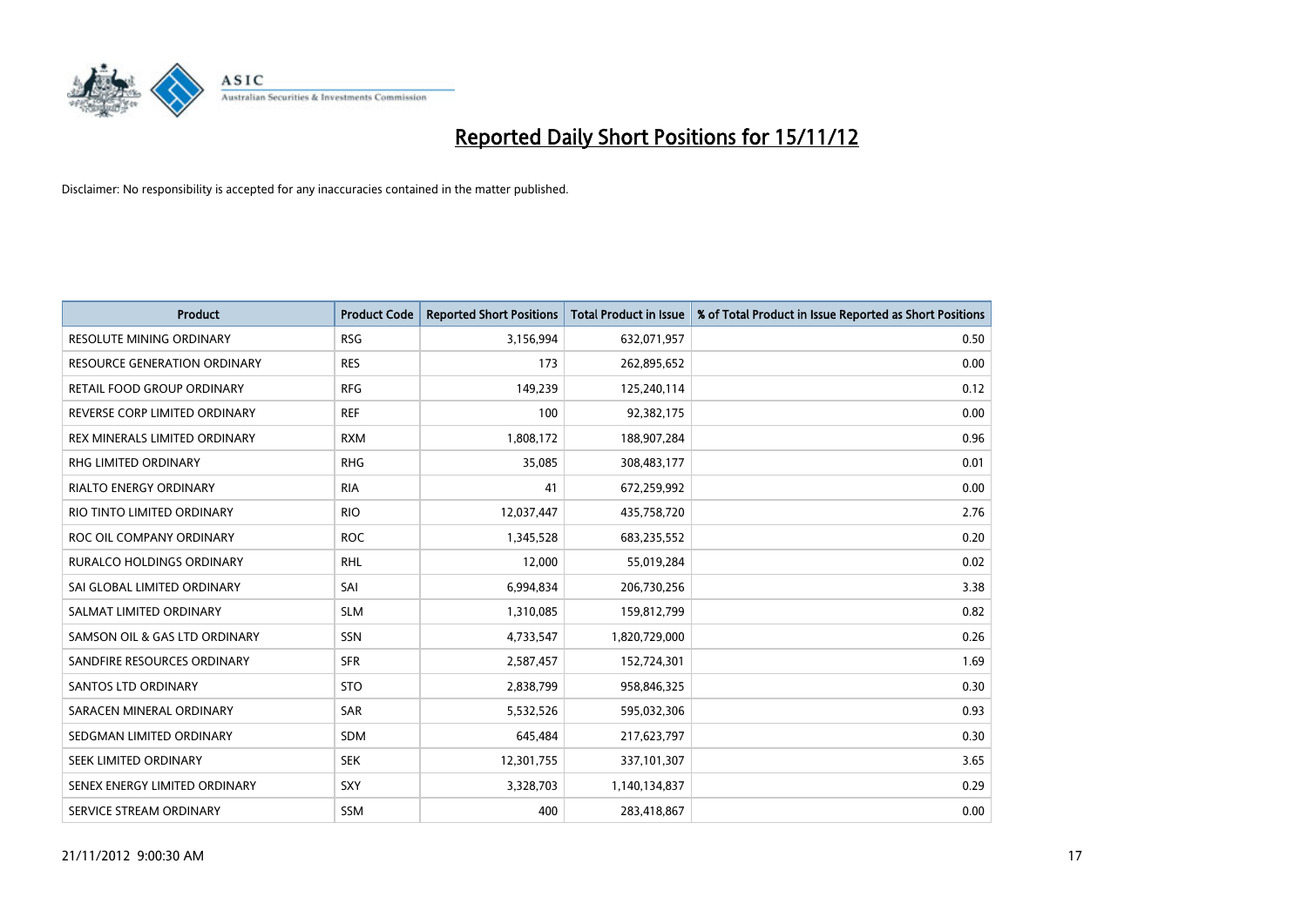

| <b>Product</b>                           | <b>Product Code</b> | <b>Reported Short Positions</b> | <b>Total Product in Issue</b> | % of Total Product in Issue Reported as Short Positions |
|------------------------------------------|---------------------|---------------------------------|-------------------------------|---------------------------------------------------------|
| SEVEN GROUP HOLDINGS ORDINARY            | <b>SVW</b>          | 1,759,698                       | 307,410,281                   | 0.57                                                    |
| SEVEN WEST MEDIA LTD ORDINARY            | <b>SWM</b>          | 22,156,953                      | 999,160,872                   | 2.22                                                    |
| SIGMA PHARMACEUTICAL ORDINARY            | <b>SIP</b>          | 6,857,043                       | 1,180,143,739                 | 0.58                                                    |
| SILEX SYSTEMS ORDINARY                   | <b>SLX</b>          | 908,939                         | 170,228,676                   | 0.53                                                    |
| SILVER LAKE RESOURCE ORDINARY            | <b>SLR</b>          | 16,765,774                      | 225,493,476                   | 7.44                                                    |
| SIMS METAL MGMT LTD ORDINARY             | SGM                 | 7,225,242                       | 204,267,465                   | 3.54                                                    |
| SINGAPORE TELECOMM. CHESS DEPOSITARY INT | <b>SGT</b>          | 11,303,643                      | 155,402,627                   | 7.27                                                    |
| SIRIUS RESOURCES NL ORDINARY             | <b>SIR</b>          | 10,000                          | 191,407,586                   | 0.01                                                    |
| SIRTEX MEDICAL ORDINARY                  | <b>SRX</b>          | 109,077                         | 55,768,136                    | 0.20                                                    |
| SKILLED GROUP LTD ORDINARY               | <b>SKE</b>          | 1,858,738                       | 233,487,276                   | 0.80                                                    |
| SKY NETWORK ORDINARY                     | <b>SKT</b>          | 766,000                         | 389,139,785                   | 0.20                                                    |
| SMS MANAGEMENT, ORDINARY                 | <b>SMX</b>          | 1,177,638                       | 69,378,477                    | 1.70                                                    |
| SONIC HEALTHCARE ORDINARY                | <b>SHL</b>          | 4,551,995                       | 395,568,681                   | 1.15                                                    |
| SOUL PATTINSON (W.H) ORDINARY            | SOL                 | 31,040                          | 239,395,320                   | 0.01                                                    |
| SOUTH BOULDER MINES ORDINARY             | <b>STB</b>          | 159,795                         | 126,732,826                   | 0.13                                                    |
| SP AUSNET STAPLED SECURITIES             | <b>SPN</b>          | 6,467,807                       | 3,339,620,165                 | 0.19                                                    |
| SPARK INFRASTRUCTURE STAPLED NOTE & UNIT | SKI                 | 40,534,202                      | 1,326,734,264                 | 3.06                                                    |
| SPDR 200 FUND ETF UNITS                  | <b>STW</b>          | 15,655                          | 49,059,567                    | 0.03                                                    |
| SPECIALTY FASHION ORDINARY               | <b>SFH</b>          | 2,830,649                       | 192,236,121                   | 1.47                                                    |
| ST BARBARA LIMITED ORDINARY              | <b>SBM</b>          | 4,427,835                       | 488,074,077                   | 0.91                                                    |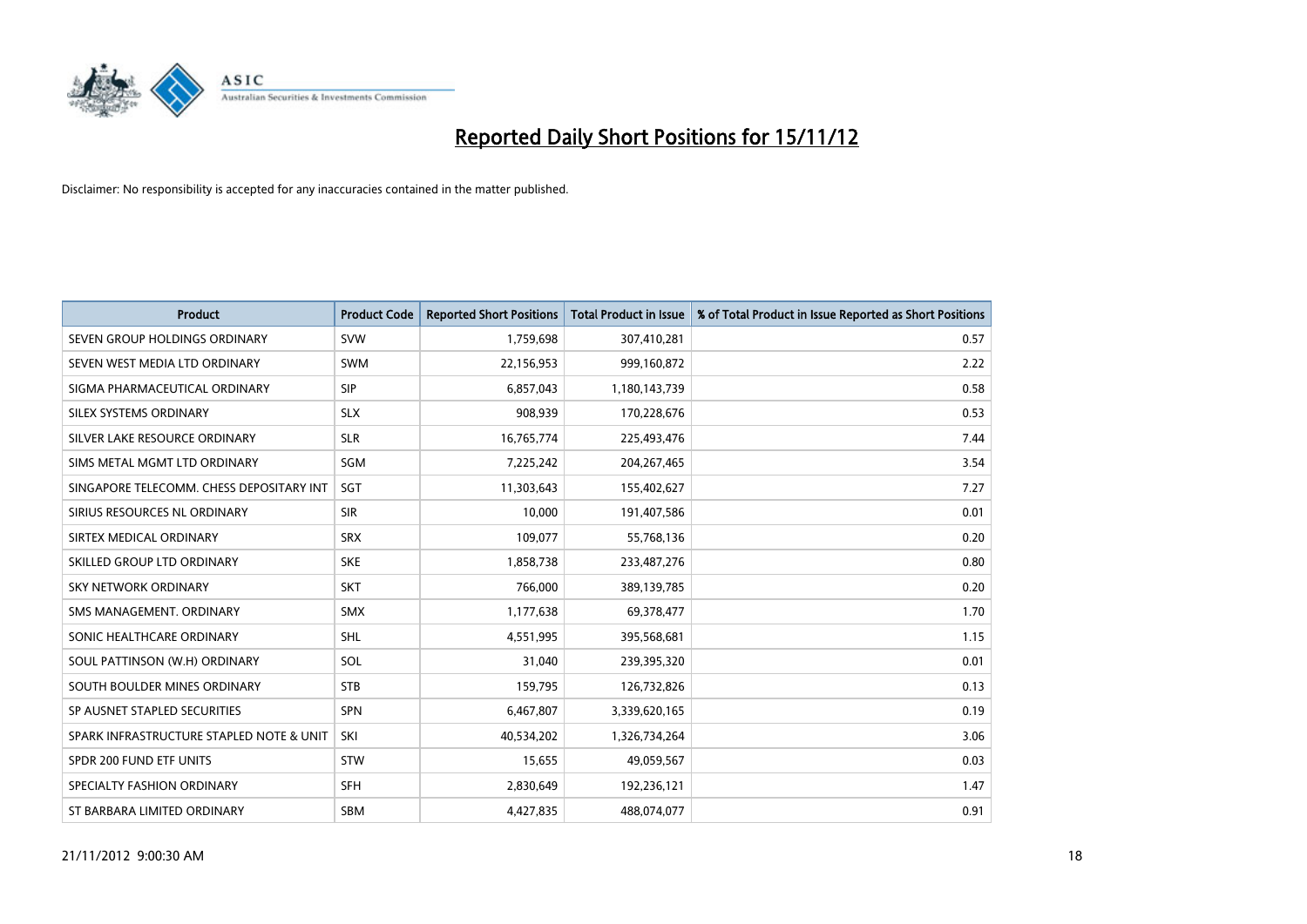

| <b>Product</b>                     | <b>Product Code</b> | <b>Reported Short Positions</b> | <b>Total Product in Issue</b> | % of Total Product in Issue Reported as Short Positions |
|------------------------------------|---------------------|---------------------------------|-------------------------------|---------------------------------------------------------|
| STANMORE COAL LTD ORDINARY         | <b>SMR</b>          | 32,870                          | 206,227,090                   | 0.02                                                    |
| STARPHARMA HOLDINGS ORDINARY       | <b>SPL</b>          | 5,500,885                       | 283,640,060                   | 1.94                                                    |
| STHN CROSS MEDIA ORDINARY          | <b>SXL</b>          | 21,787,892                      | 704,858,524                   | 3.09                                                    |
| STOCKLAND UNITS/ORD STAPLED        | SGP                 | 16,842,220                      | 2,202,657,963                 | 0.76                                                    |
| STRAITS RES LTD. ORDINARY          | SRO                 | 640,600                         | 1,164,150,159                 | 0.06                                                    |
| <b>STW COMMUNICATIONS ORDINARY</b> | SGN                 | 85,913                          | 396,818,970                   | 0.02                                                    |
| SUNCORP GROUP LTD ORDINARY         | <b>SUN</b>          | 7,364,452                       | 1,286,600,980                 | 0.57                                                    |
| SUNDANCE ENERGY ORDINARY           | <b>SEA</b>          | 1,703,903                       | 277,098,474                   | 0.61                                                    |
| SUNDANCE RESOURCES ORDINARY        | <b>SDL</b>          | 7,937,068                       | 3,052,227,034                 | 0.26                                                    |
| SUNLAND GROUP LTD ORDINARY         | <b>SDG</b>          | 18,391                          | 191,238,877                   | 0.01                                                    |
| SUPER RET REP LTD ORDINARY         | <b>SUL</b>          | 672,311                         | 196,382,811                   | 0.34                                                    |
| SYD AIRPORT STAPLED US PROHIBIT.   | <b>SYD</b>          | 10,729,982                      | 1,861,210,782                 | 0.58                                                    |
| SYMEX HOLDINGS ORDINARY            | <b>SYM</b>          | 2,439,999                       | 220,332,516                   | 1.11                                                    |
| SYRAH RESOURCES ORDINARY           | <b>SYR</b>          | 68,588                          | 133,869,590                   | 0.05                                                    |
| TABCORP HOLDINGS LTD ORDINARY      | <b>TAH</b>          | 13,350,773                      | 734,015,737                   | 1.82                                                    |
| TANAMI GOLD NL ORDINARY            | <b>TAM</b>          | 505,552                         | 261,132,677                   | 0.19                                                    |
| TAP OIL LIMITED ORDINARY           | <b>TAP</b>          | 919,784                         | 241,295,311                   | 0.38                                                    |
| TASSAL GROUP LIMITED ORDINARY      | <b>TGR</b>          | 108,670                         | 146,304,404                   | 0.07                                                    |
| <b>TATTS GROUP LTD ORDINARY</b>    | <b>TTS</b>          | 3,357,277                       | 1,385,200,190                 | 0.24                                                    |
| TELECOM CORPORATION ORDINARY       | <b>TEL</b>          | 13,777,973                      | 1,857,548,099                 | 0.74                                                    |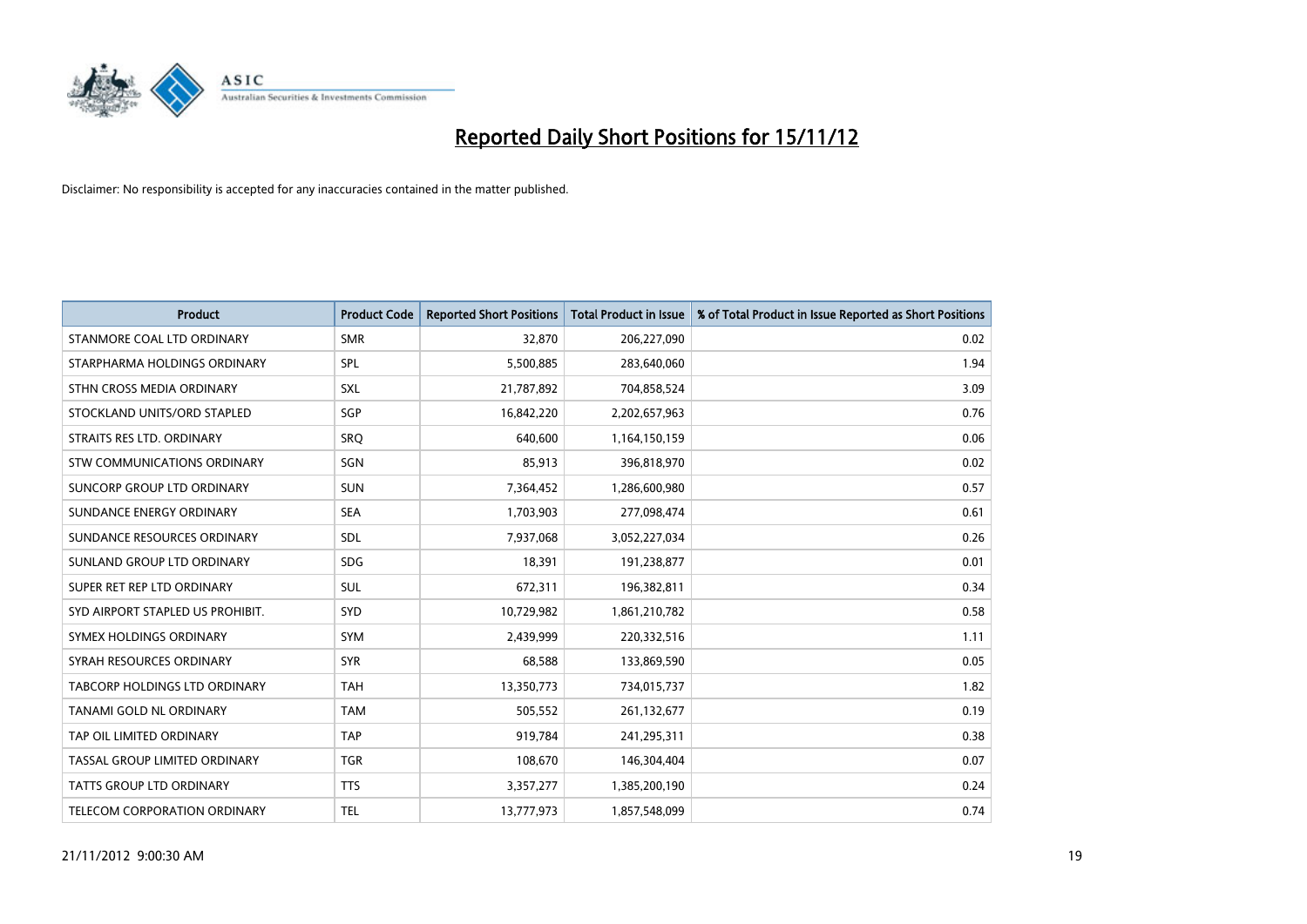

| <b>Product</b>                       | <b>Product Code</b> | <b>Reported Short Positions</b> | <b>Total Product in Issue</b> | % of Total Product in Issue Reported as Short Positions |
|--------------------------------------|---------------------|---------------------------------|-------------------------------|---------------------------------------------------------|
| <b>TELSTRA CORPORATION, ORDINARY</b> | <b>TLS</b>          | 23,503,447                      | 12,443,074,357                | 0.19                                                    |
| TEN NETWORK HOLDINGS ORDINARY        | <b>TEN</b>          | 114,577,963                     | 1,437,204,873                 | 7.97                                                    |
| TERANGA GOLD CORP CDI 1:1            | <b>TGZ</b>          | 95,527                          | 163,612,019                   | 0.06                                                    |
| TFS CORPORATION LTD ORDINARY         | <b>TFC</b>          |                                 | 279,621,829                   | 0.00                                                    |
| THE REJECT SHOP ORDINARY             | <b>TRS</b>          | 2,632,421                       | 26,092,220                    | 10.09                                                   |
| THORN GROUP LIMITED ORDINARY         | <b>TGA</b>          | 21,674                          | 146,374,703                   | 0.01                                                    |
| <b>TIGER RESOURCES ORDINARY</b>      | <b>TGS</b>          | 2,323,060                       | 673,470,269                   | 0.34                                                    |
| TOLL HOLDINGS LTD ORDINARY           | <b>TOL</b>          | 27,601,791                      | 717,133,875                   | 3.85                                                    |
| TOX FREE SOLUTIONS ORDINARY          | <b>TOX</b>          | 268,916                         | 115,989,858                   | 0.23                                                    |
| TPG TELECOM LIMITED ORDINARY         | <b>TPM</b>          | 1,437,820                       | 793,808,141                   | 0.18                                                    |
| <b>TRADE ME GROUP ORDINARY</b>       | <b>TME</b>          | 86,561                          | 396,017,568                   | 0.02                                                    |
| <b>TRANSFIELD SERVICES ORDINARY</b>  | <b>TSE</b>          | 9,133,149                       | 512,457,716                   | 1.78                                                    |
| TRANSPACIFIC INDUST, ORDINARY        | <b>TPI</b>          | 2,559,867                       | 1,578,556,067                 | 0.16                                                    |
| TRANSURBAN GROUP TRIPLE STAPLED SEC. | <b>TCL</b>          | 8,435,013                       | 1,461,665,097                 | 0.58                                                    |
| TREASURY WINE ESTATE ORDINARY        | <b>TWE</b>          | 14,268,099                      | 647,227,144                   | 2.20                                                    |
| TROY RESOURCES LTD ORDINARY          | <b>TRY</b>          | 17,801                          | 91,318,649                    | 0.02                                                    |
| UGL LIMITED ORDINARY                 | UGL                 | 6,227,224                       | 166,315,038                   | 3.74                                                    |
| UNILIFE CORPORATION CDI 6:1          | <b>UNS</b>          | 92,634                          | 252,403,194                   | 0.04                                                    |
| UXC LIMITED ORDINARY                 | <b>UXC</b>          | 1,076,972                       | 308,056,885                   | 0.35                                                    |
| <b>VENTURE MINERALS ORDINARY</b>     | <b>VMS</b>          | 231,274                         | 287,320,170                   | 0.08                                                    |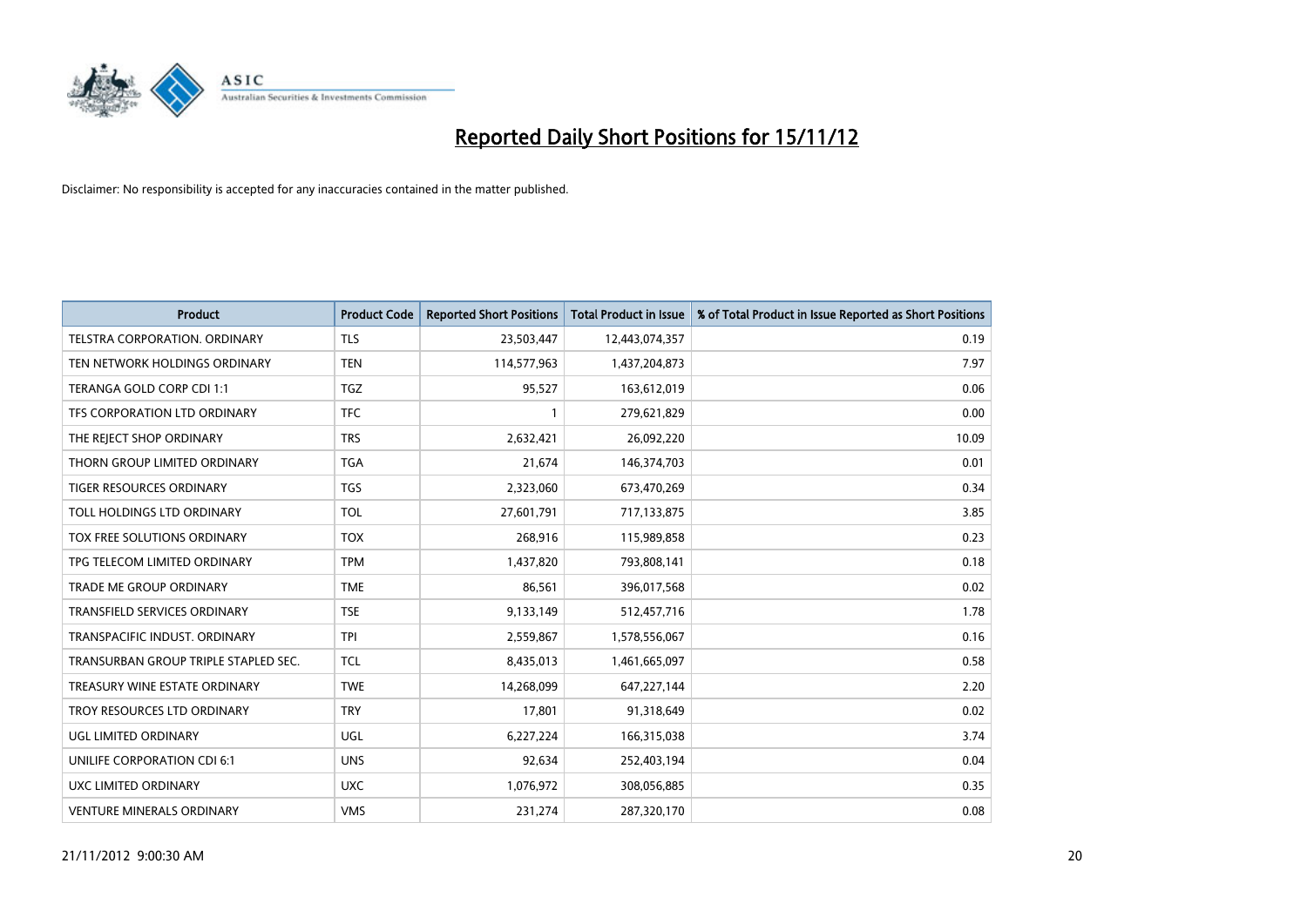

| <b>Product</b>                         | <b>Product Code</b> | <b>Reported Short Positions</b> | <b>Total Product in Issue</b> | % of Total Product in Issue Reported as Short Positions |
|----------------------------------------|---------------------|---------------------------------|-------------------------------|---------------------------------------------------------|
| <b>VIRGIN AUS HLDG LTD ORDINARY</b>    | <b>VAH</b>          | 41,713,961                      | 2,210,197,600                 | 1.89                                                    |
| VITERRA INC CDI 1:1                    | <b>VTA</b>          | 10                              | 68,629,939                    | 0.00                                                    |
| <b>VOCUS COMMS LTD ORDINARY</b>        | <b>VOC</b>          | 70,421                          | 74,776,058                    | 0.09                                                    |
| WATPAC LIMITED ORDINARY                | <b>WTP</b>          | 8,701                           | 184,332,526                   | 0.00                                                    |
| <b>WDS LIMITED ORDINARY</b>            | <b>WDS</b>          | 7                               | 144,740,614                   | 0.00                                                    |
| WEBIET LIMITED ORDINARY                | <b>WEB</b>          | 322,481                         | 71,065,929                    | 0.45                                                    |
| <b>WESFARMERS LIMITED ORDINARY</b>     | <b>WES</b>          | 28,076,240                      | 1,006,587,637                 | 2.79                                                    |
| WESFARMERS LIMITED PARTIALLY PROTECTED | <b>WESN</b>         | 1,163,867                       | 150,551,173                   | 0.77                                                    |
| <b>WESTERN AREAS NL ORDINARY</b>       | <b>WSA</b>          | 12,598,092                      | 179,735,899                   | 7.01                                                    |
| WESTERN DESERT RES. ORDINARY           | <b>WDR</b>          | 251,251                         | 337,723,537                   | 0.07                                                    |
| WESTFIELD GROUP ORD/UNIT STAPLED SEC   | <b>WDC</b>          | 4,639,100                       | 2,249,809,558                 | 0.21                                                    |
| WESTFIELD RETAIL TST UNIT STAPLED      | <b>WRT</b>          | 17,427,909                      | 3,054,166,195                 | 0.57                                                    |
| WESTPAC BANKING CORP ORDINARY          | <b>WBC</b>          | 32,711,764                      | 3,081,105,007                 | 1.06                                                    |
| WHITE ENERGY COMPANY ORDINARY          | <b>WEC</b>          | 713,853                         | 322,974,494                   | 0.22                                                    |
| WHITEHAVEN COAL ORDINARY               | <b>WHC</b>          | 53,092,443                      | 1,014,164,422                 | 5.24                                                    |
| WHK GROUP LIMITED ORDINARY             | <b>WHG</b>          | 3,500,000                       | 265,200,652                   | 1.32                                                    |
| WINDIMURRA VANADIUM ORDINARY           | <b>WVL</b>          | 163,685                         | 154,278,674                   | 0.11                                                    |
| WOODSIDE PETROLEUM ORDINARY            | <b>WPL</b>          | 1,451,076                       | 823,910,657                   | 0.18                                                    |
| WOOLWORTHS LIMITED ORDINARY            | <b>WOW</b>          | 4,956,380                       | 1,240,322,760                 | 0.40                                                    |
| <b>WORLEYPARSONS LTD ORDINARY</b>      | <b>WOR</b>          | 7,386,687                       | 242,949,873                   | 3.04                                                    |